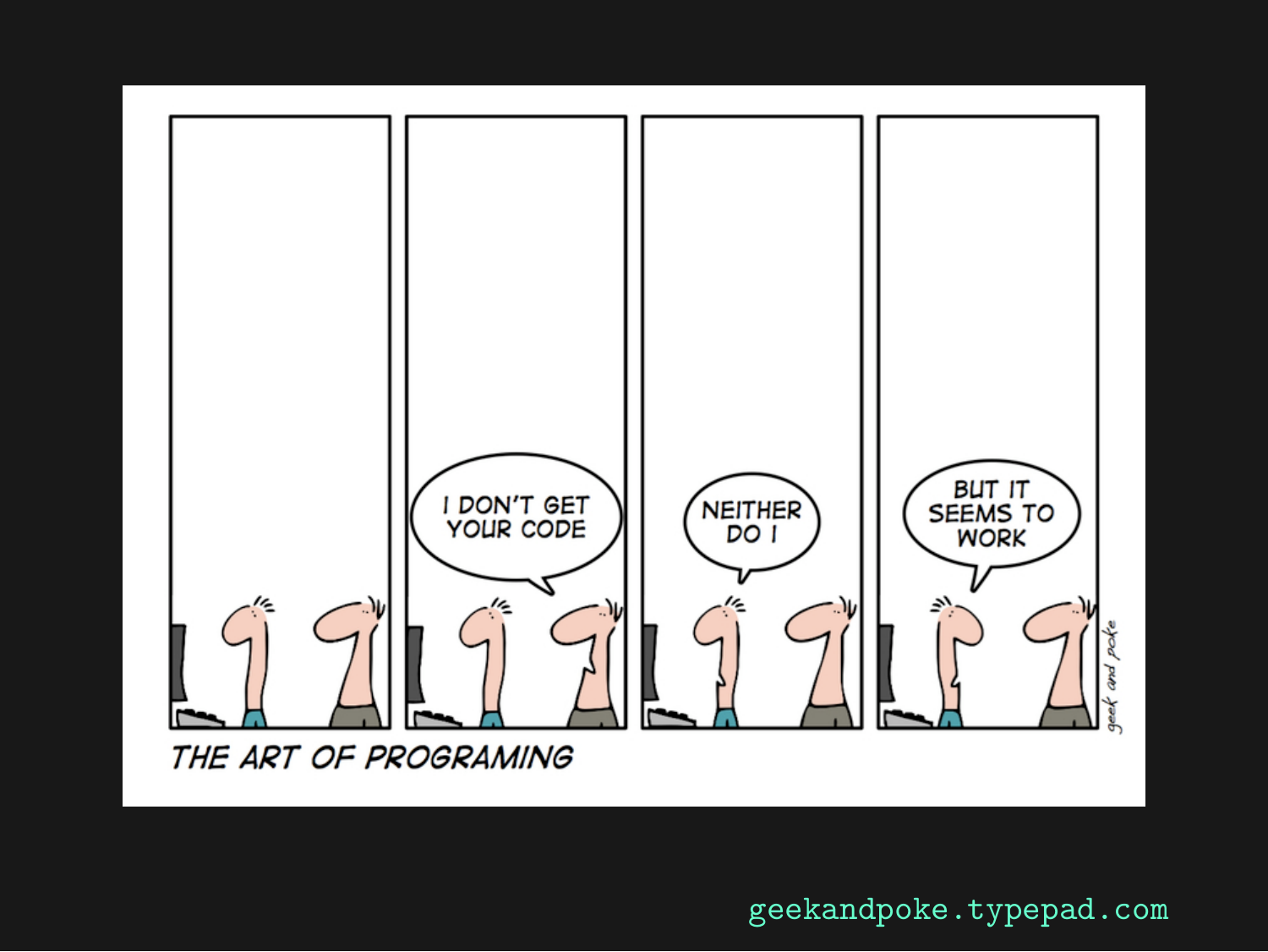# Writing clear code Tools for Reproducible Research

#### Karl Broman

Biostatistics & Medical Informatics, UW–Madison

kbroman.org github.com/kbroman @kwbroman Course web: kbroman.org/Tools4RR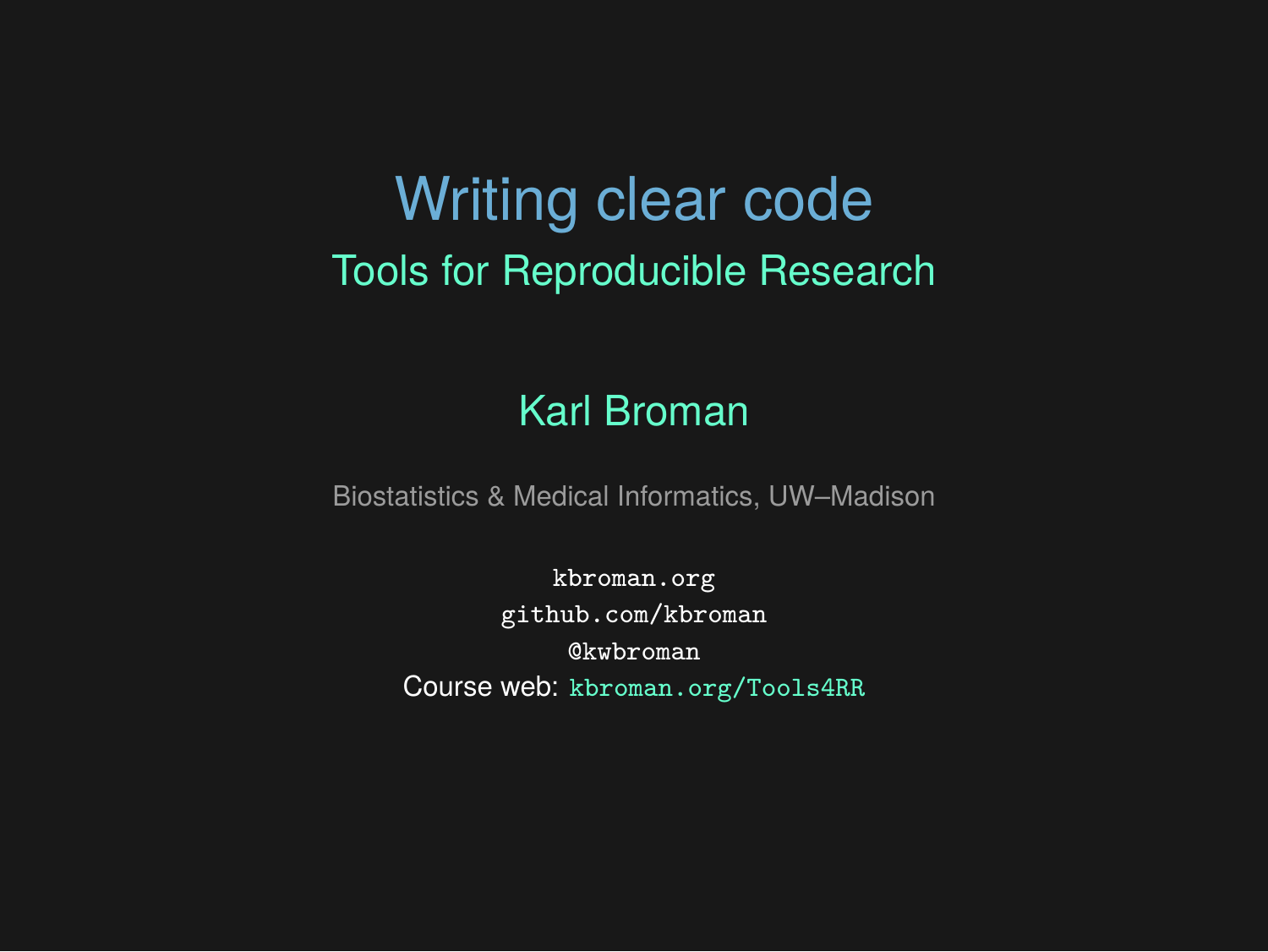## Basic principles

#### $\triangleright$  Code that works

No bugs; efficiency is secondary (or tertiary)

#### ▶ Readable

Fixable; extendible

▶ Reusable

Modular; reasonably general

#### $\triangleright$  Reproducible

Re-runnable

#### ▶ Think before you code

More thought =*⇒* fewer bugs/re-writes

#### ▶ Learn from others' code

R itself; key R packages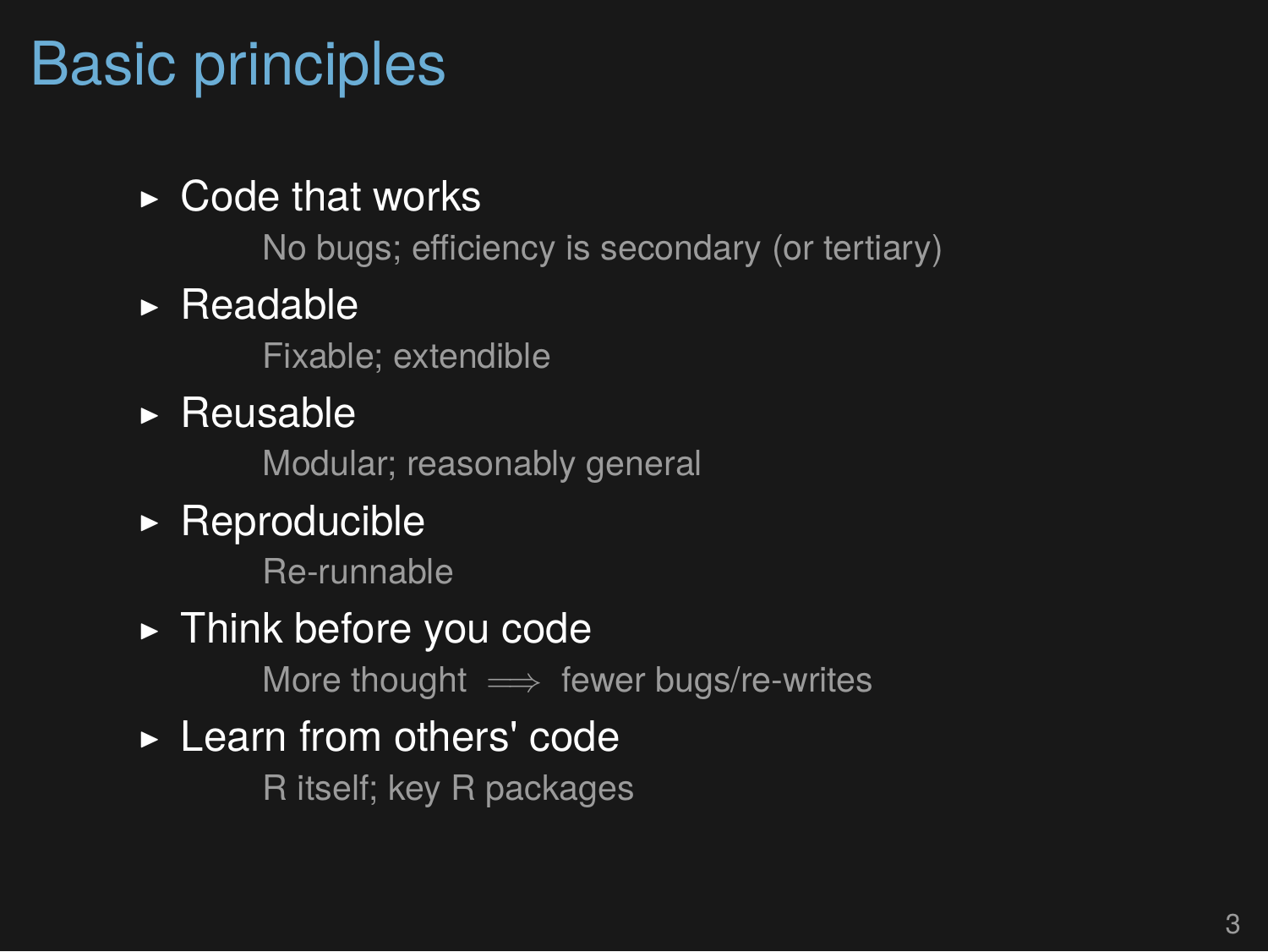Write programs for people, not computers

Wilson et al. (2014) PLoS Biol 12:e1001745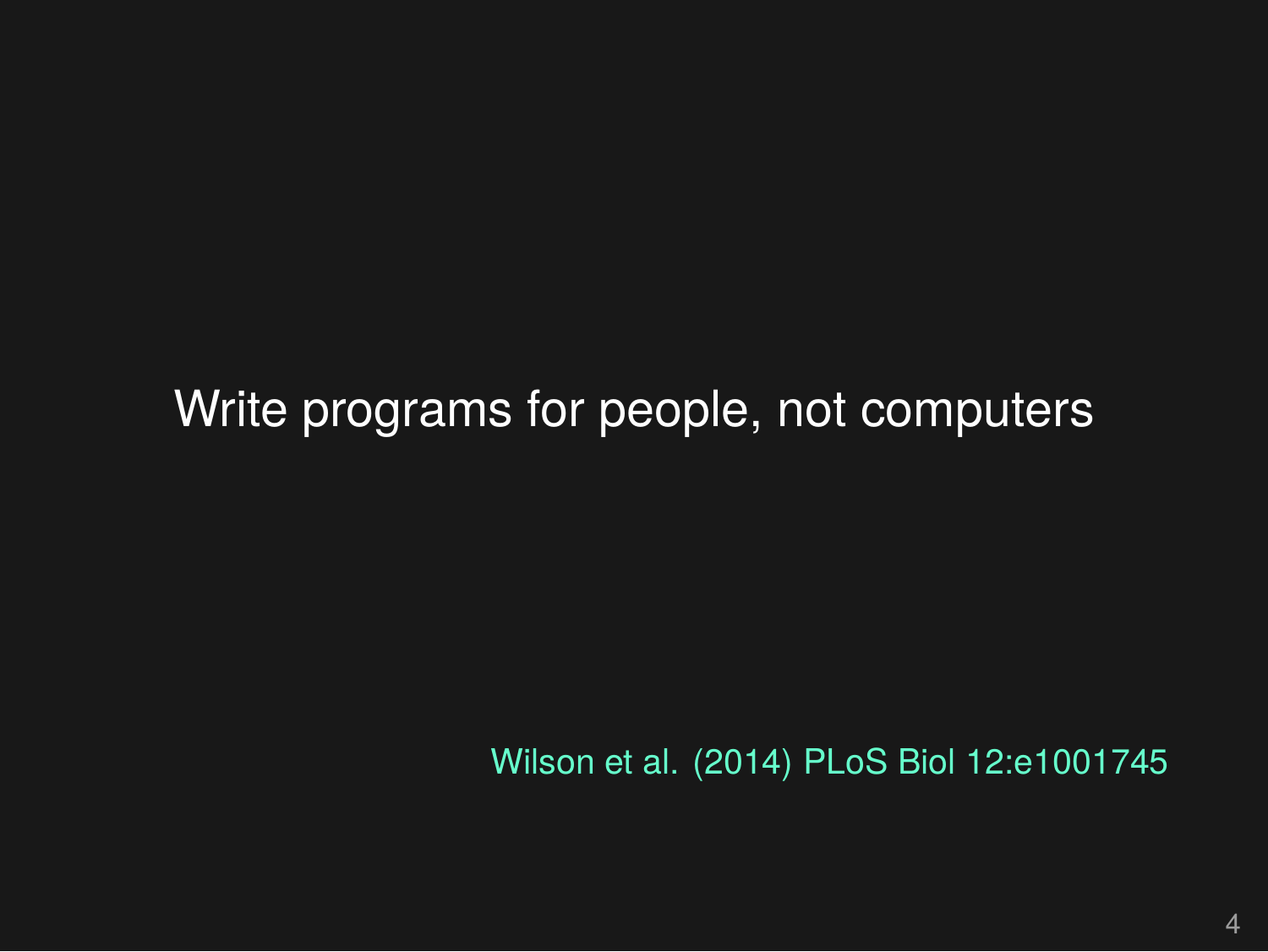#### Break code into small functions

```
get_grid_index <-
function(vec, step)
\mathcal{L}grid <- seq(min(vec), max(vec), by=step)
  index <- match(grid, vec)
  if(any(is.na(index)))
    index <- sapply(grid, function(a,b) {
      d \leftarrow abs(a-b)wh \leftarrow which (d == min(d))if(length(wh) > 1) wh \leq - sample(wh, 1)
      wh
      }, vec)
  index
}
```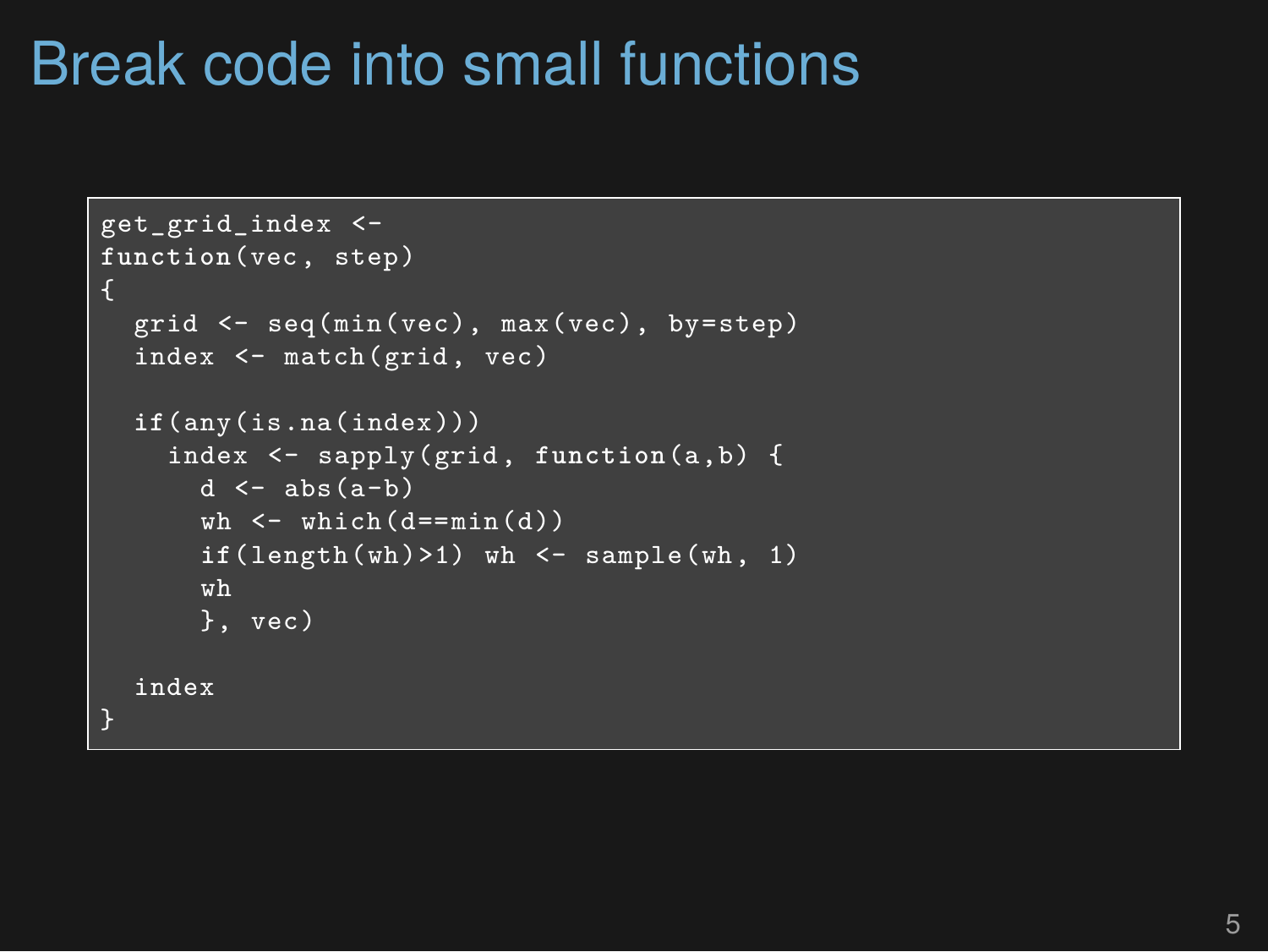#### Break code into small functions

```
sampleone <-
function(vec)
  ifelse(length(vec)==1, vec, sample(vec, 1))
get_grid_index <-
function(vec, step)
\sqrt{2}grid <- seq(min(vec), max(vec), by=step)
  index <- match(grid, vec)
  if(any(is.na(index)))
    index <- sapply(grid, function(a,b) {
        d \leftarrow abs(a-b)sampleone(which(d == min(d)))}, vec)
  index
}
```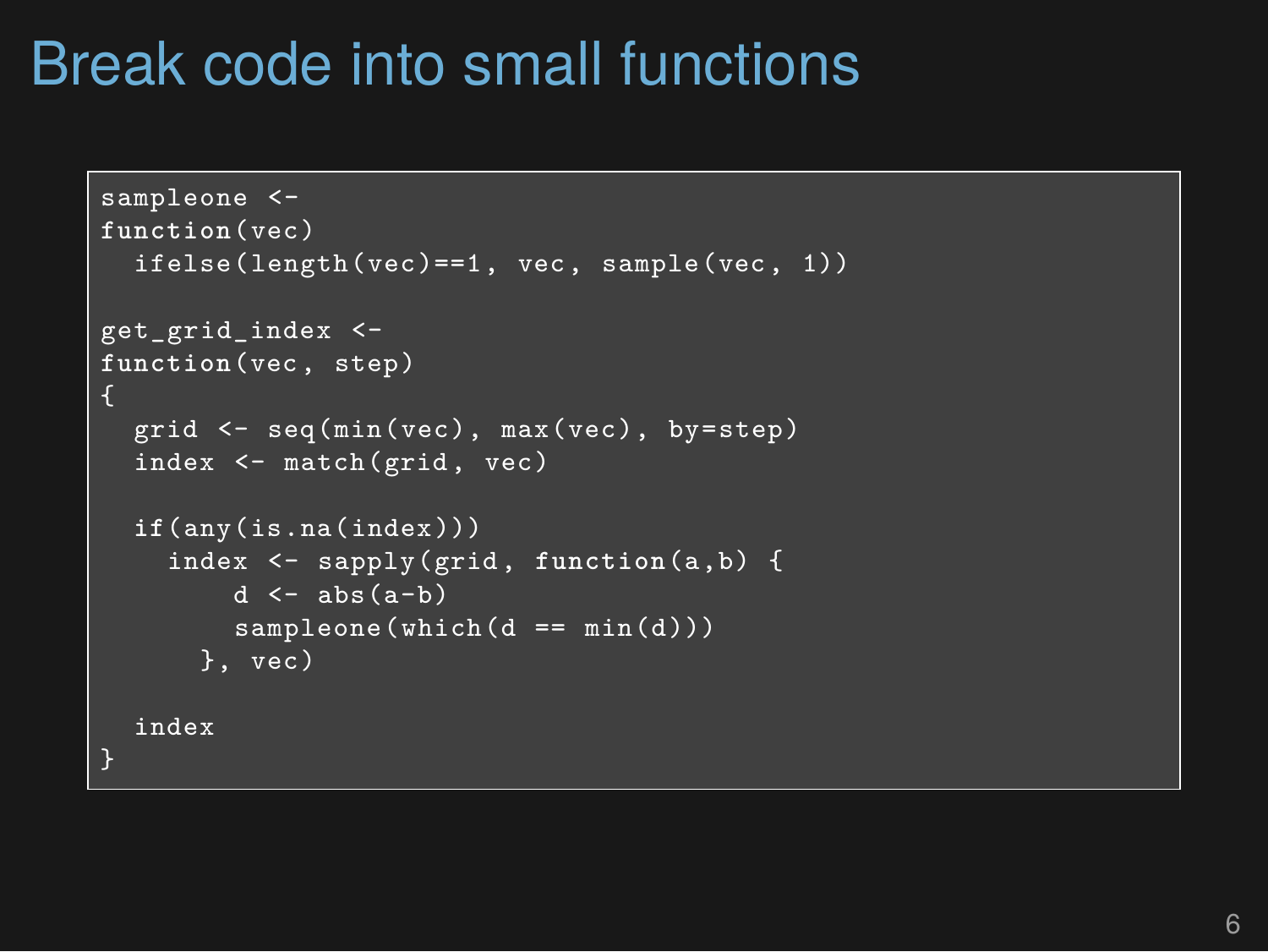## Clarity over efficiency

```
sampleone <-
function(vec)
  ifelse(length(vec)==1, vec, sample(vec, 1))
get_grid_index <-
function(vec, step)
\mathbf{f}grid <- seq(min(vec), max(vec), by=step)
  index <- match(grid, vec)
  if(any(is.na(index))) {
    for(i in seq(along=grid)) {
      d \leftarrow abs(grid[i] - vec)index[i] <- sampleone(which(d==min(d)))
    }
  index
}
```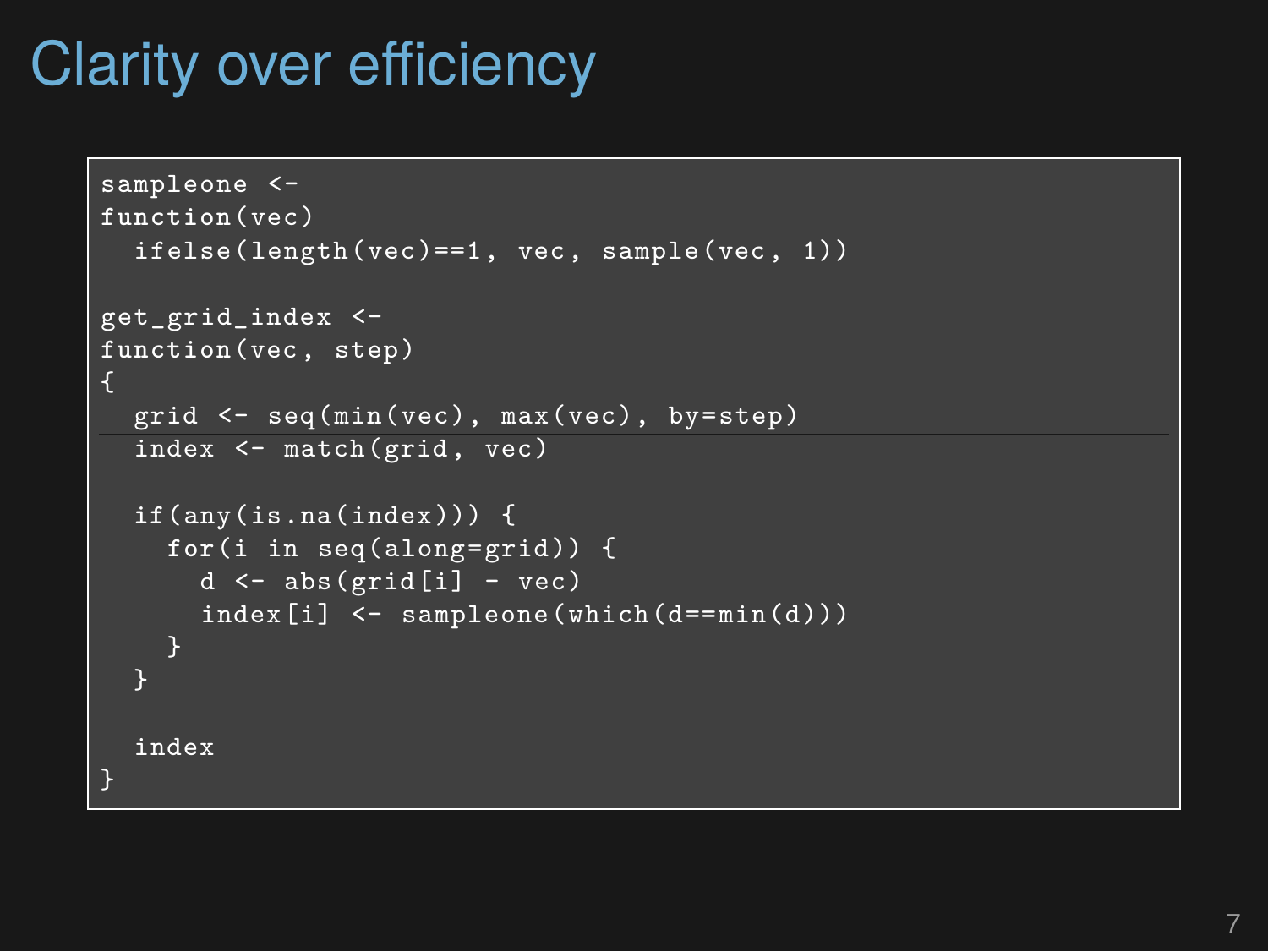#### One last change

```
sampleone <-
function(vec)
  ifelse(length(vec)==1, vec, sample(vec, 1))
get_grid_index <-
function(vec, step)
{
  grid <- seq(min(vec), max(vec), by=step)
  index <- match(grid, vec)
  missing <- is.na(index)
  if(any(missing)) {
    for(i in which(missing)) {
      d \leftarrow abs(grid[i] - vec)index[i] < - sampleone(which(d == min(d)))0
  }
  index
}
```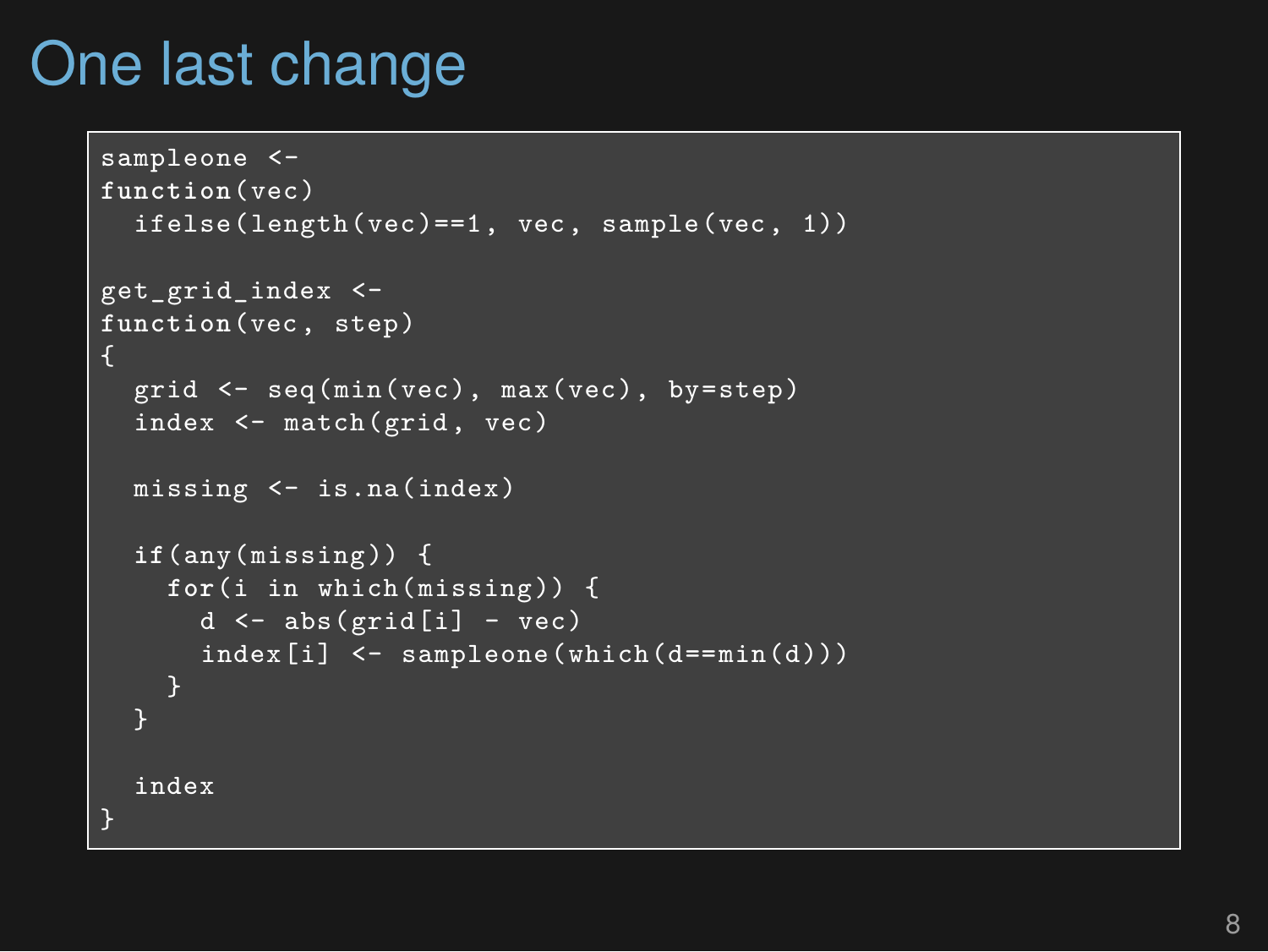#### Another example

```
rmyn: simulate from multivariate normal distribution
rmvn <-
function(n, mu=0, V=diag(rep(1, length(mu))))
  p <- length(mu)
  if(any(dim(V) != p))
    stop("Dimension problem!")
  D \leftarrow \text{chol}(V)matrix(rnorm(n*p),ncol=p) %*% D + rep(mu,each=n)
}
```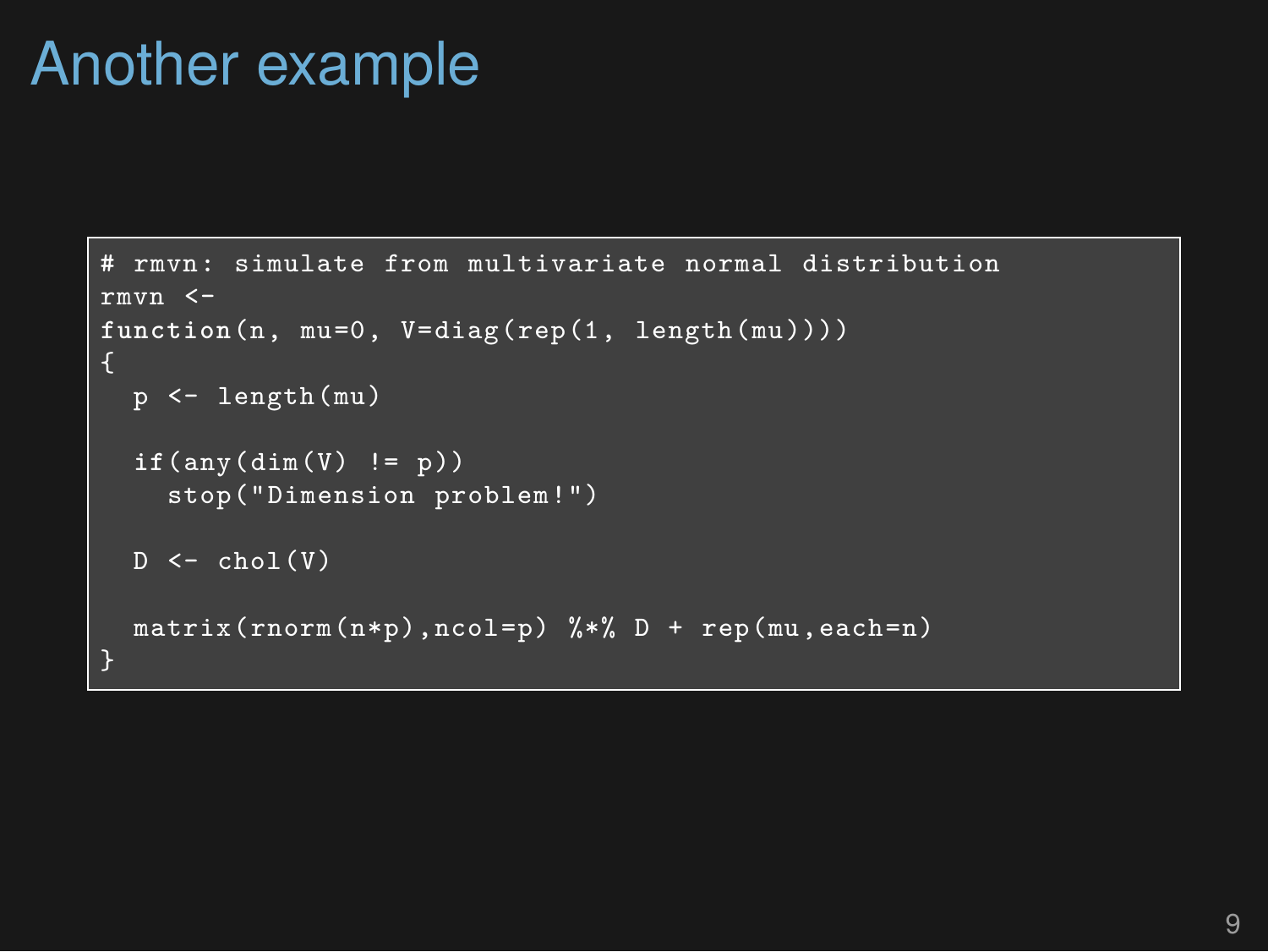#### Further examples

```
# colors from blue to red
revrainbow <-
function(n=256, ...)
  rev(rainbow(start=0, end=2/3, n=n, ...))# move values above/below quantiles to those quantiles
winsorize <-
function(vec, q=0.006)
{
  lohi <- quantile(vec, c(q, 1-q), na.rm=TRUE)
  if(diff(lohi) < 0)
   lohi <- rev(lohi)
  vec[!is.na(vec) & vec < lohi[1]] <- lohi[1]
  vec[!is,na(vec) & vec > lohi[2]] \leftarrow lohi[2]vec
}
```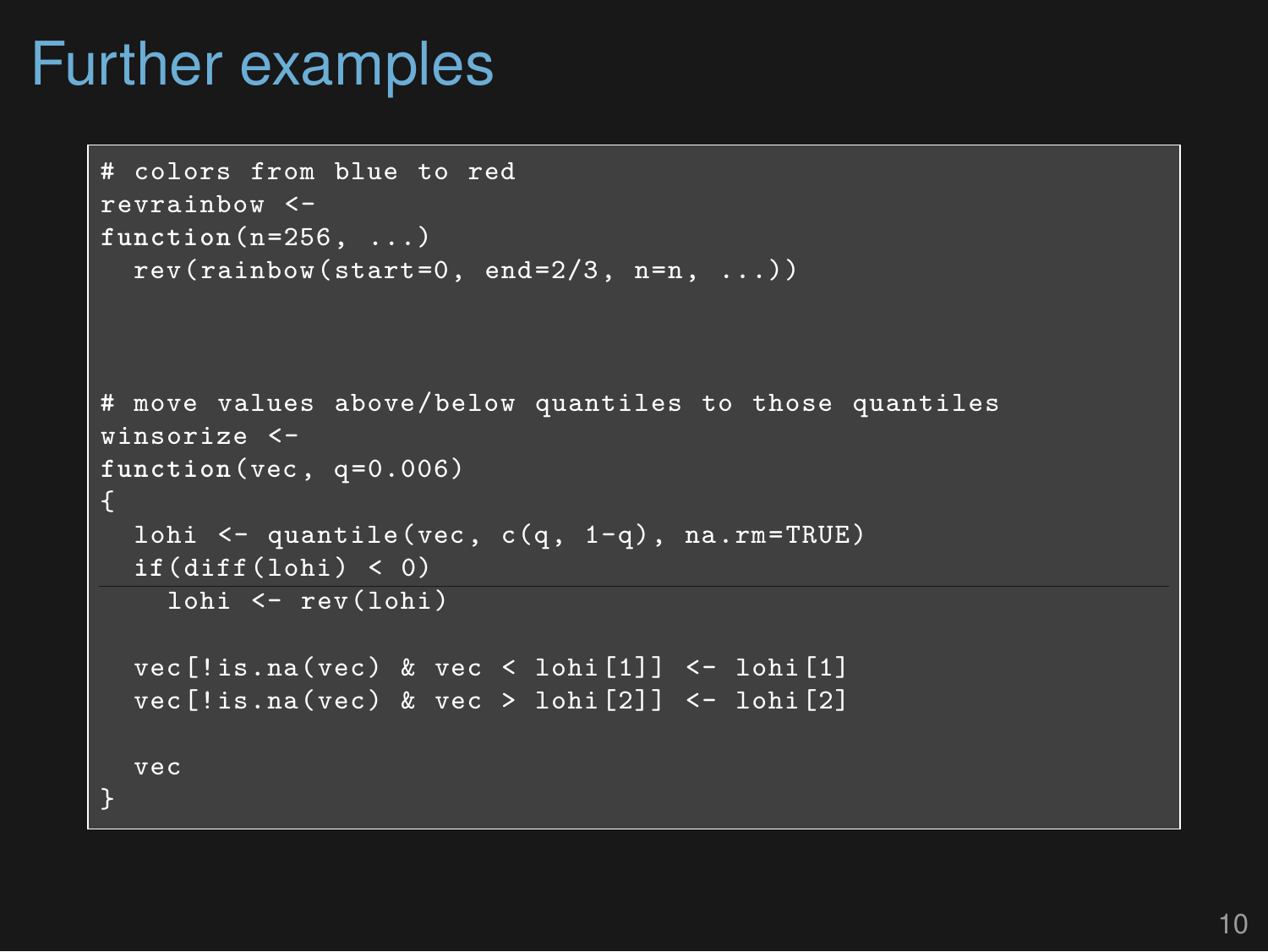## Writing functions

- $\triangleright$  Break large tasks into small units.
	- Make each discrete unit a function.
- $\blacktriangleright$  If you write the same code more than once, make it a function.
- $\blacktriangleright$  If a line/block of code is complicated, make it a function.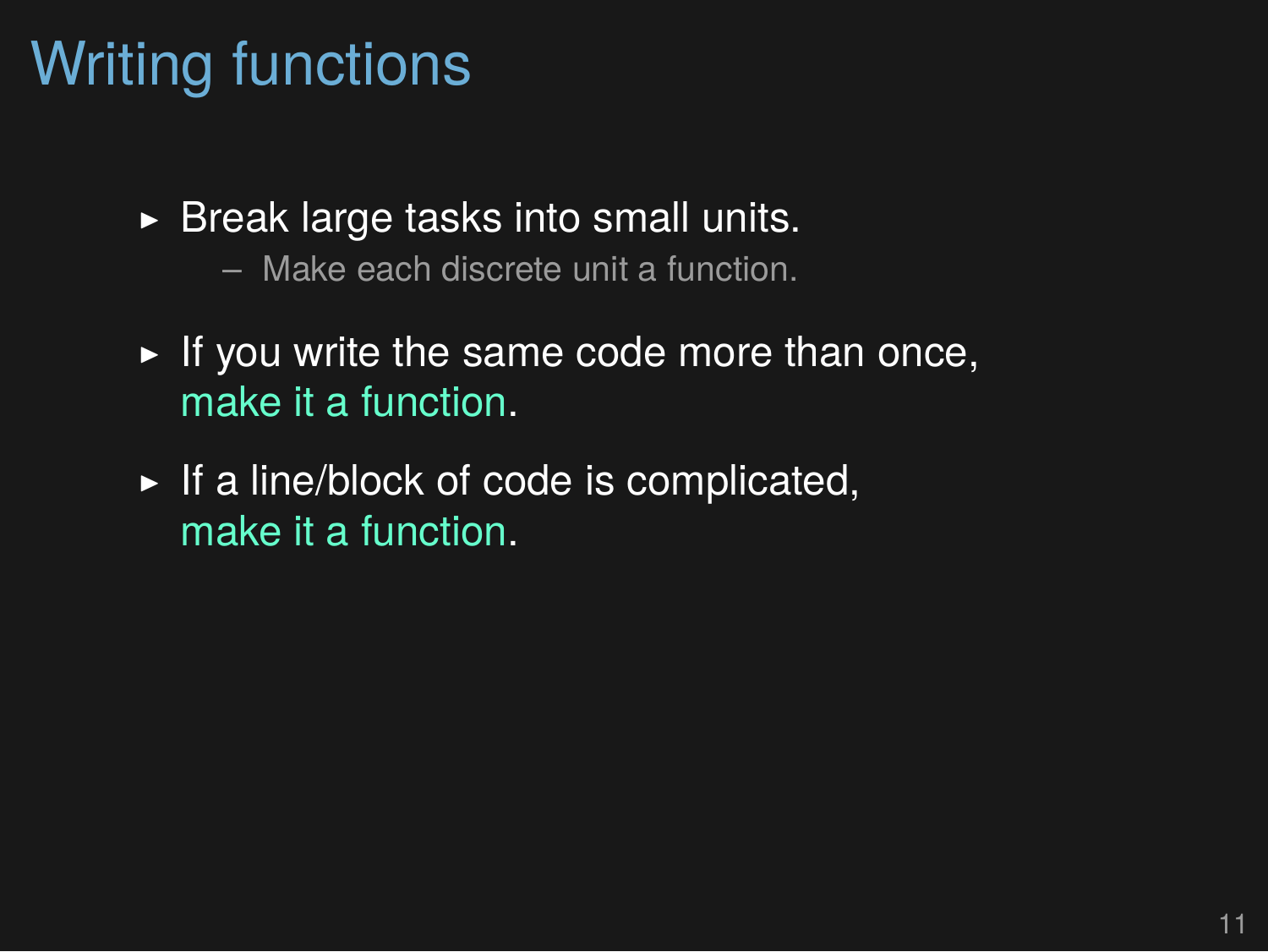### Don't repeat yourself (or others)

- ▶ Avoid having repeated blocks of code.
- ▶ Create functions, and call those functions repeatedly.
- $\blacktriangleright$  This is easier to maintain.
	- If something needs to be fixed/revised, you just have to do it the one time.
- $\blacktriangleright$  Look at others' libraries/packages.
	- Don't write what others have already written (especially if they've done it better than you would have).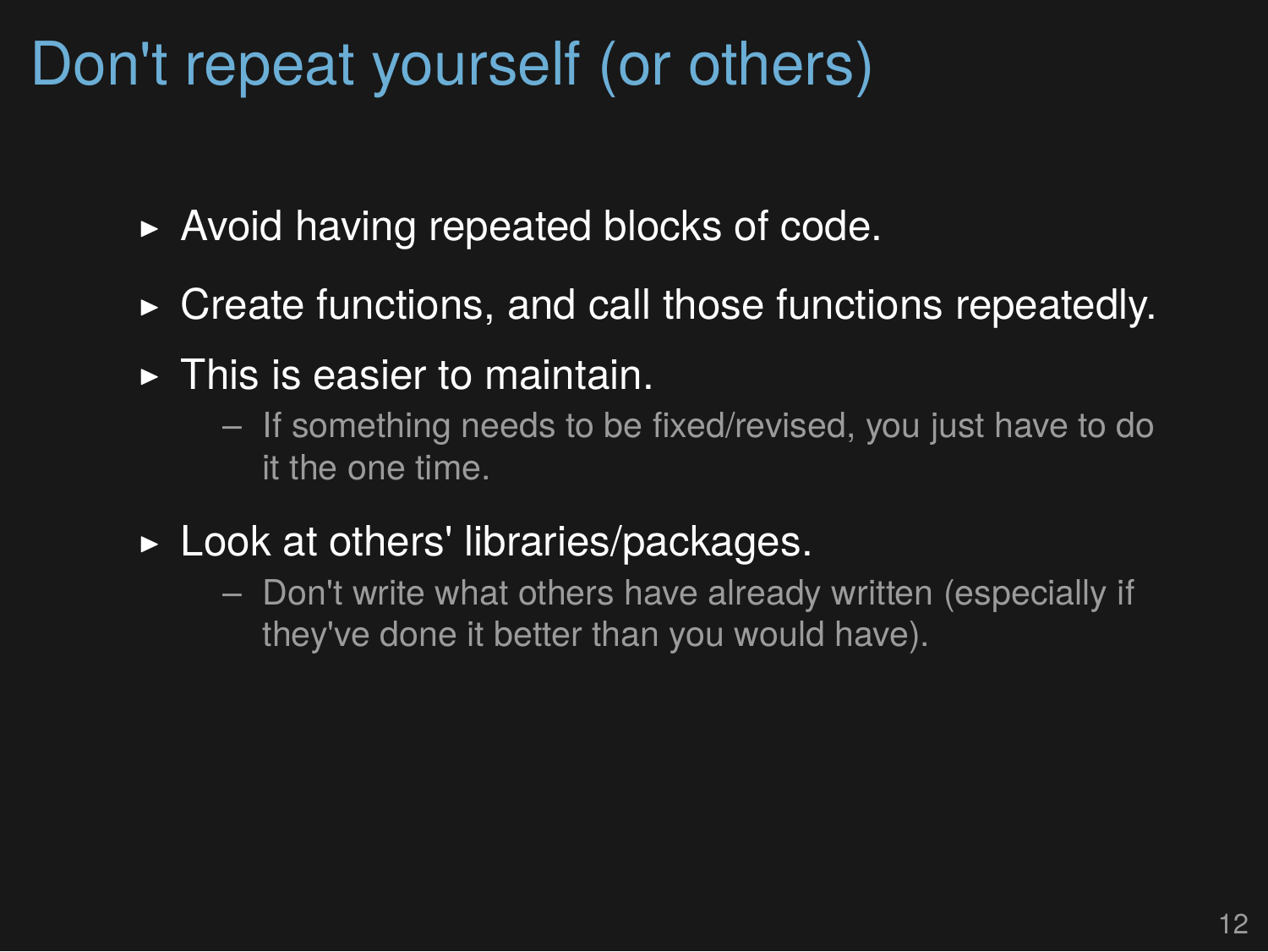# Don't make things too specific

- $\triangleright$  Write code that is a bit more general than your specific data
	- Don't assume particular data dimensions.
	- Don't forget about the possibility of missing values (even if your data doesn't have any).
	- Aim for re-use.
- $\triangleright$  Use function arguments
	- Don't assume particular data file names
	- Don't hard-code tuning parameters
	- R scripts can take command-line arguments:

```
Rscript myscript.R input_file output_file
args <- commandArgs(TRUE)
```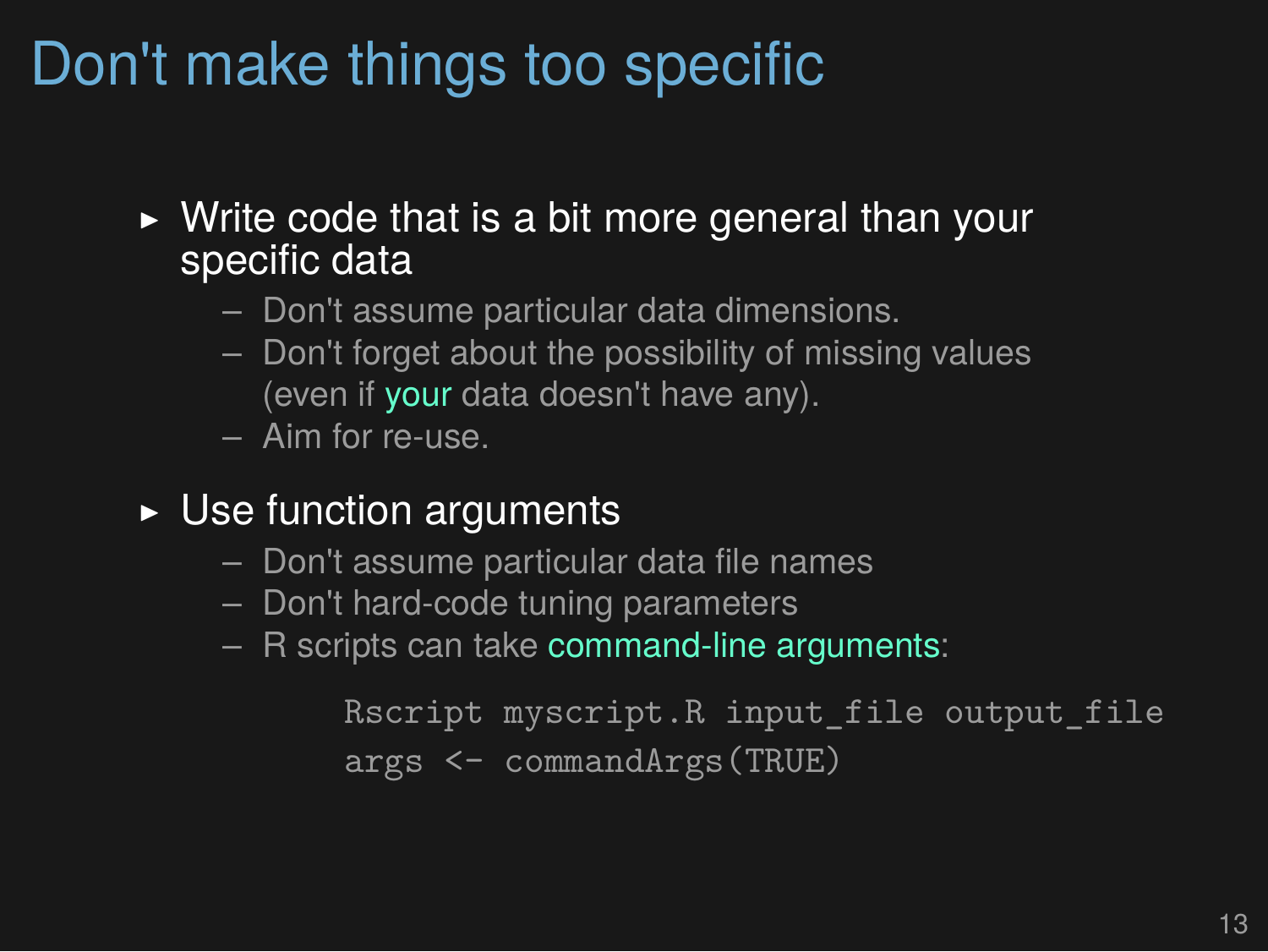### No global variables, ever!

- ▶ Don't refer directly to objects in your workspace.
- $\triangleright$  If a function needs something, pass it as an argument.
- $\triangleright$  (But what about really big data sets?)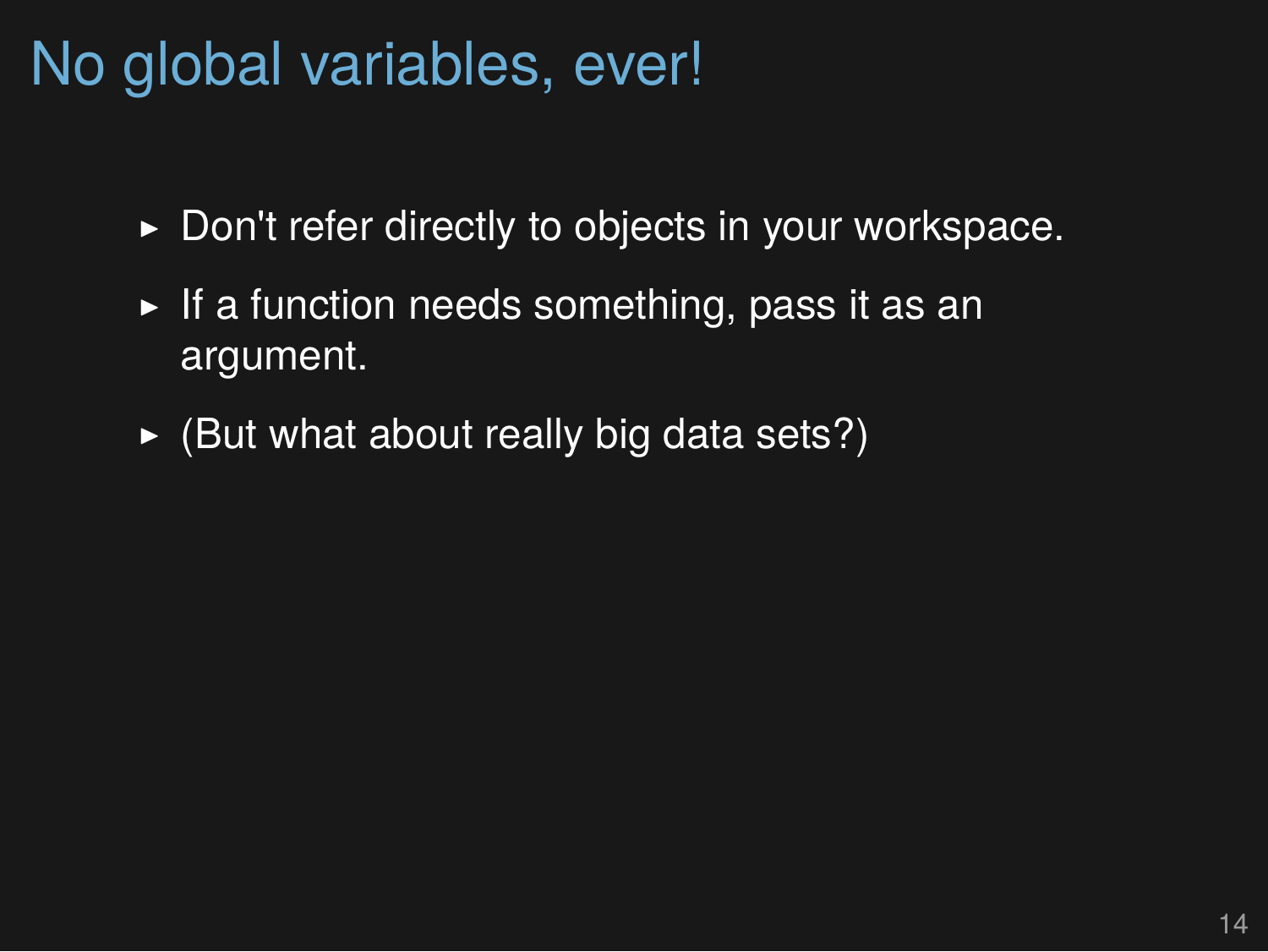## No magic numbers

#### $\triangleright$  Name numbers and use the names

```
max iter <- 1000tol convergence <- 0.0001
```
#### $\triangleright$  Even better: include them as function arguments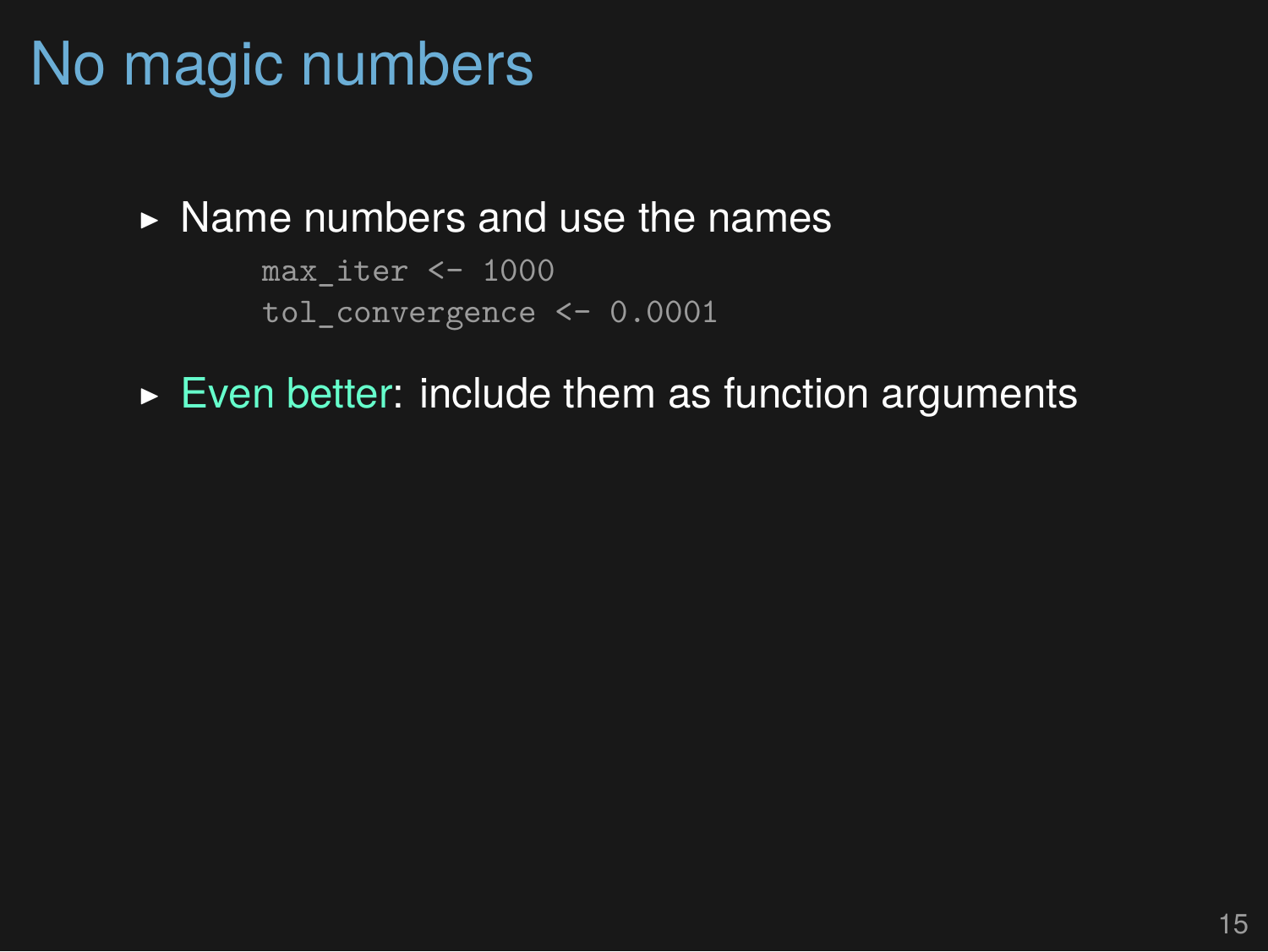#### Indent!

```
# move values above/below quantiles to those quantiles
winsorize <-
function(vec, q=0.006)
\mathcal{L}lohi <- quantile(vec, c(q, 1-q), na.rm=TRUE)
if(diff(lohi) < 0)
lohi <- rev(lohi)
vec[!is.na(vec) & vec < lohi[1]] <- lohi[1]
vec[!is.na(vec) & vec > 1ohi[2]] <- 1ohi[2]vec
}
```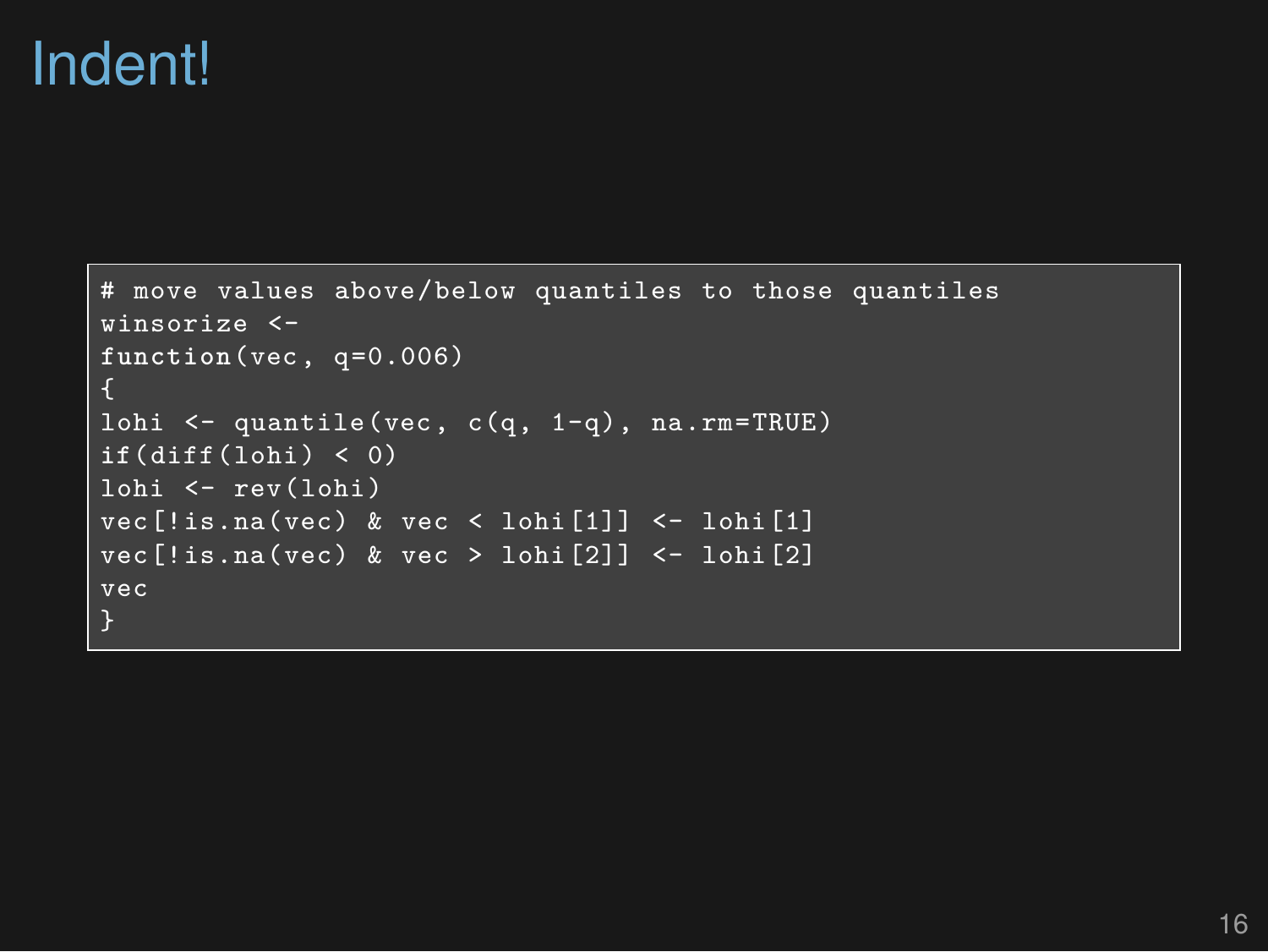#### Use white space

```
# move values above/below quantiles to those quantiles
winsorize <-function(vec,q=0.006)
{lohi<-quantile(vec,c(q,1-q),na.rm=TRUE)
if(diff(lohi)<0)lohi<-rev(lohi)
vec[!is.na(vec)&vec<lohi[1]]<-lohi[1]
vec[!is.na(vec)&vec>lohi[2]]<-lohi[2]
vec}
```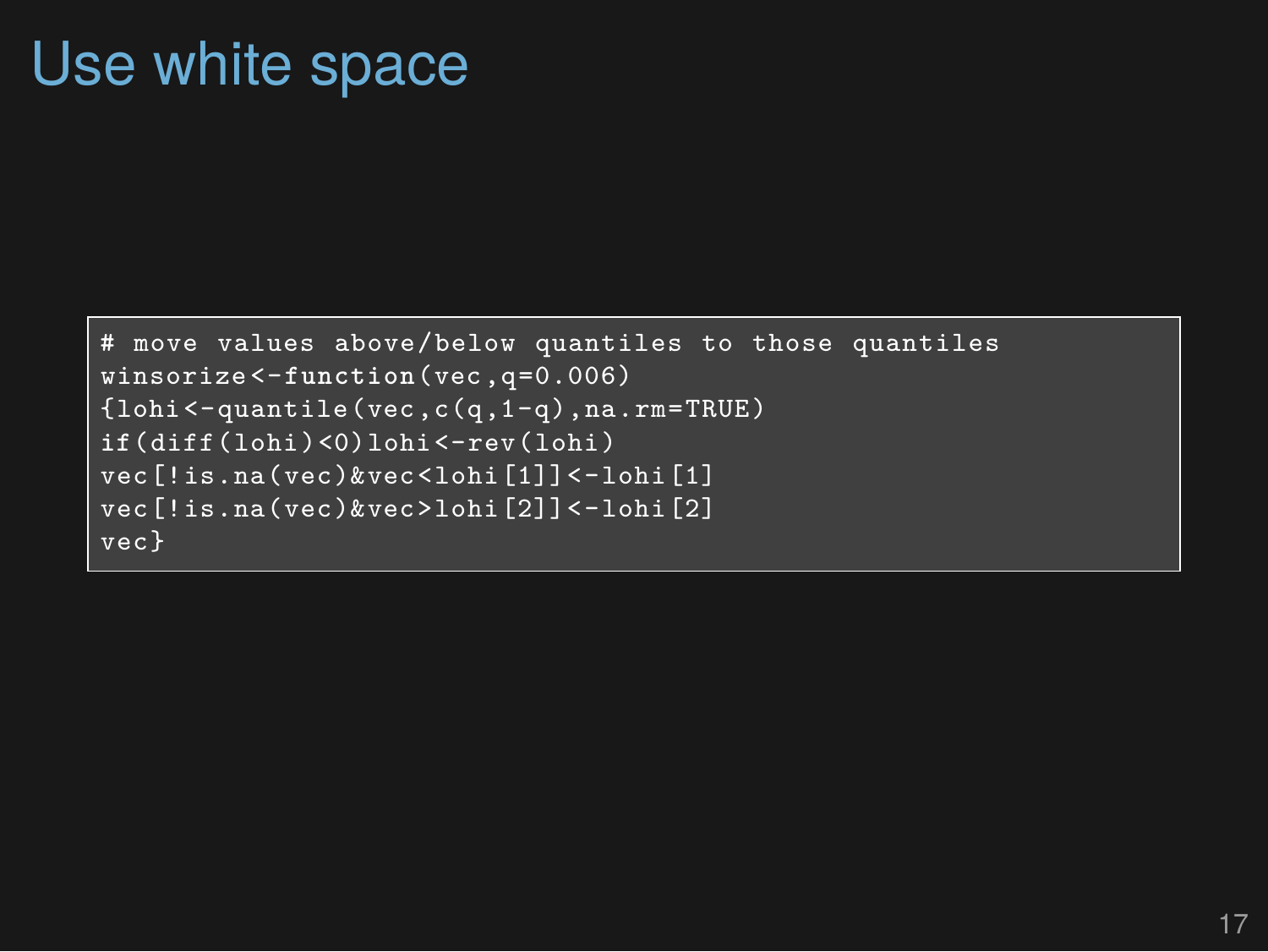### Don't let lines get too long

```
get_grid_index <-
function(vec, step)
\mathbf{f}grid <- seq(min(vec), max(vec), by=step)
  index <- match(grid, vec)
  if(any(is.na(index)))
    index <- sapply(grid, function(a,b) { d <- abs(a-b); sampleone(whi
  index
}
```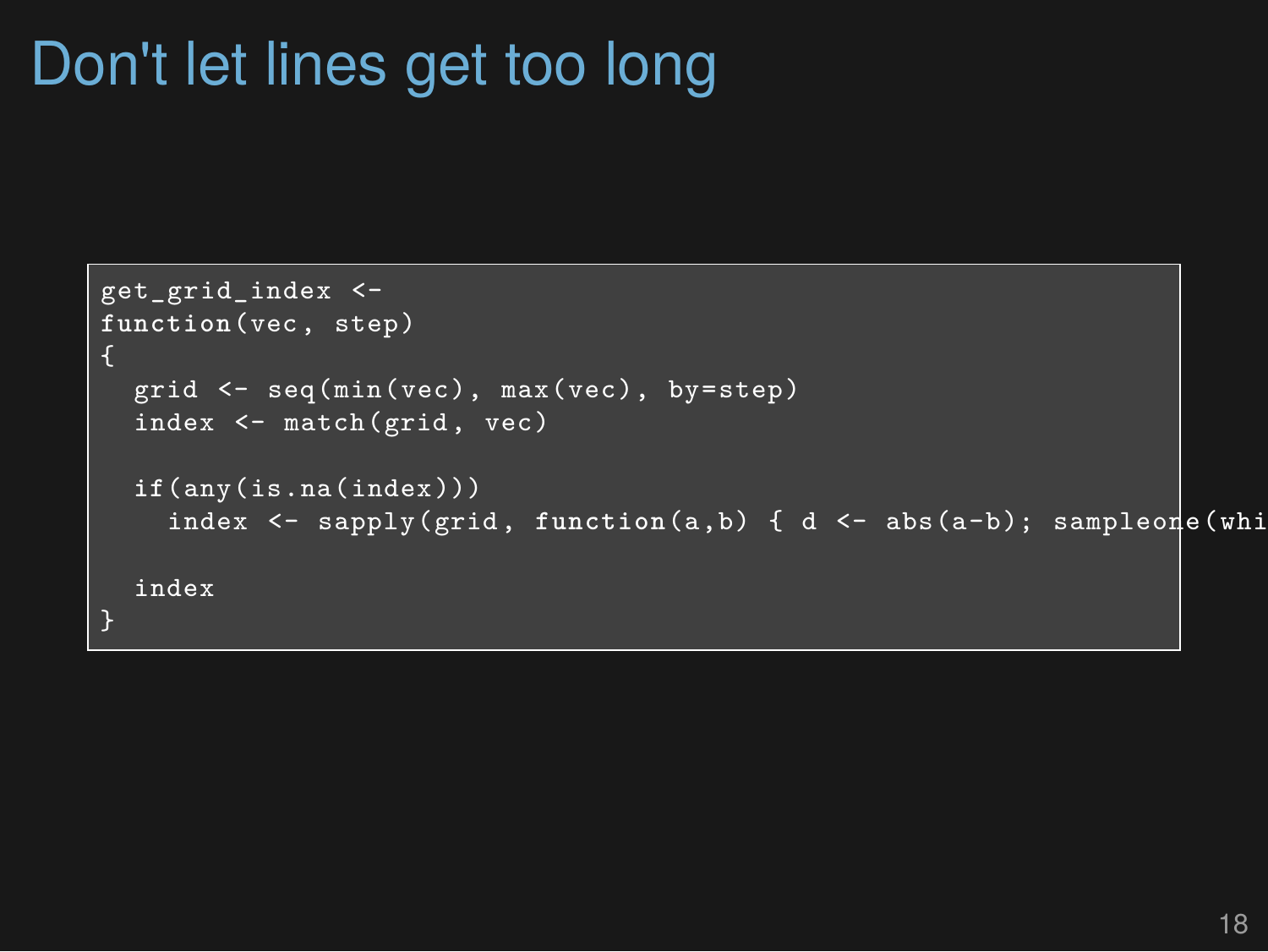#### Use parentheses to avoid ambiguity

```
if( (ndraws1==1) && (ndraws2 >1) ) {
}
leftval <- which( (map - start) <=0 )
```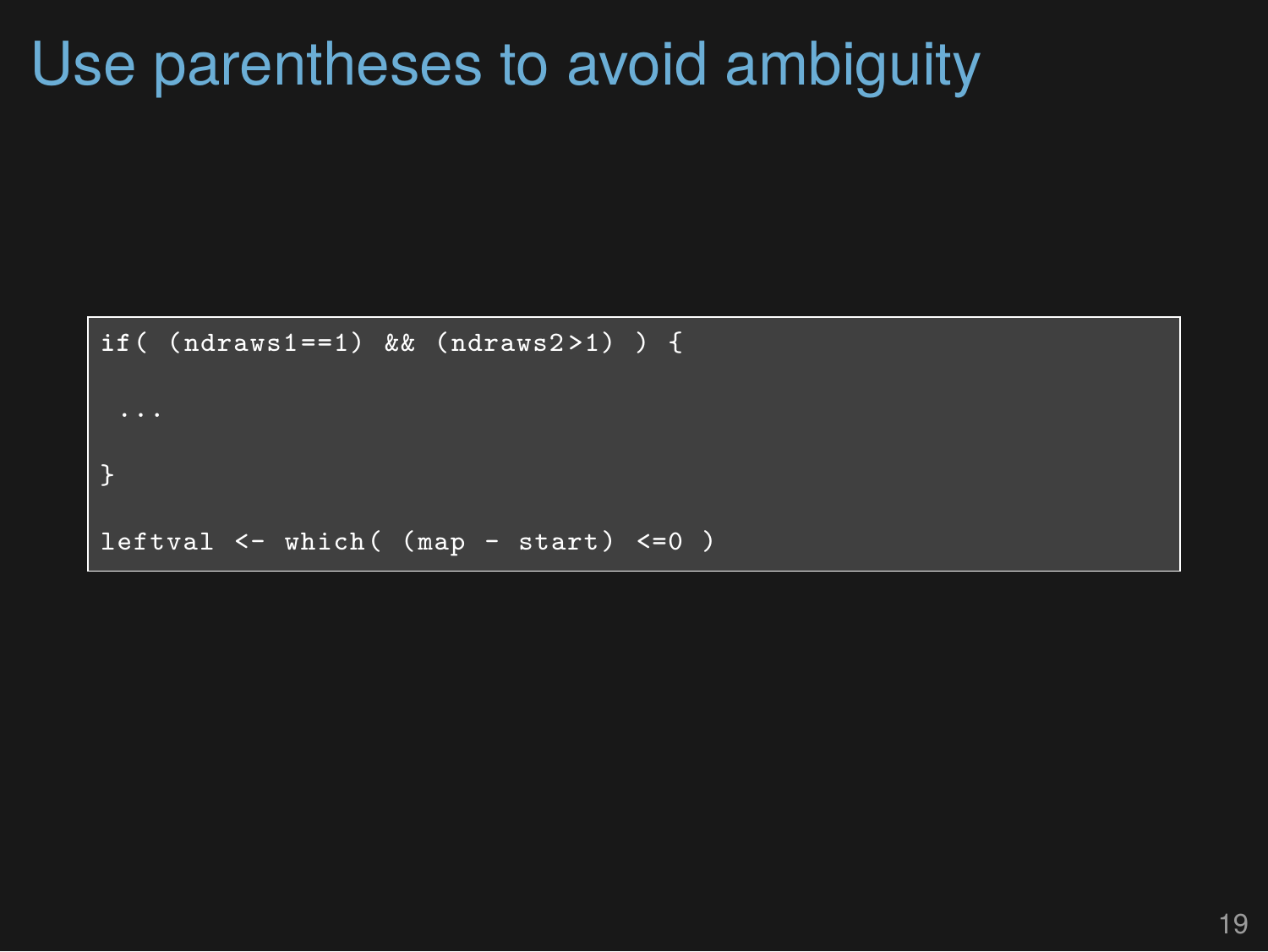#### Names: meaningful

- $\triangleright$  Make names descriptive but concise
- $\blacktriangleright$  Avoid tmp1, tmp2, ...
- $\triangleright$  Only use i, j, x, y in the simplest situations
- $\blacktriangleright$  If a function is named  $f_v$ , what might it do?
- $\blacktriangleright$  If an object is called nms, what could it be?
- ▶ Functions as verbs; objects as nouns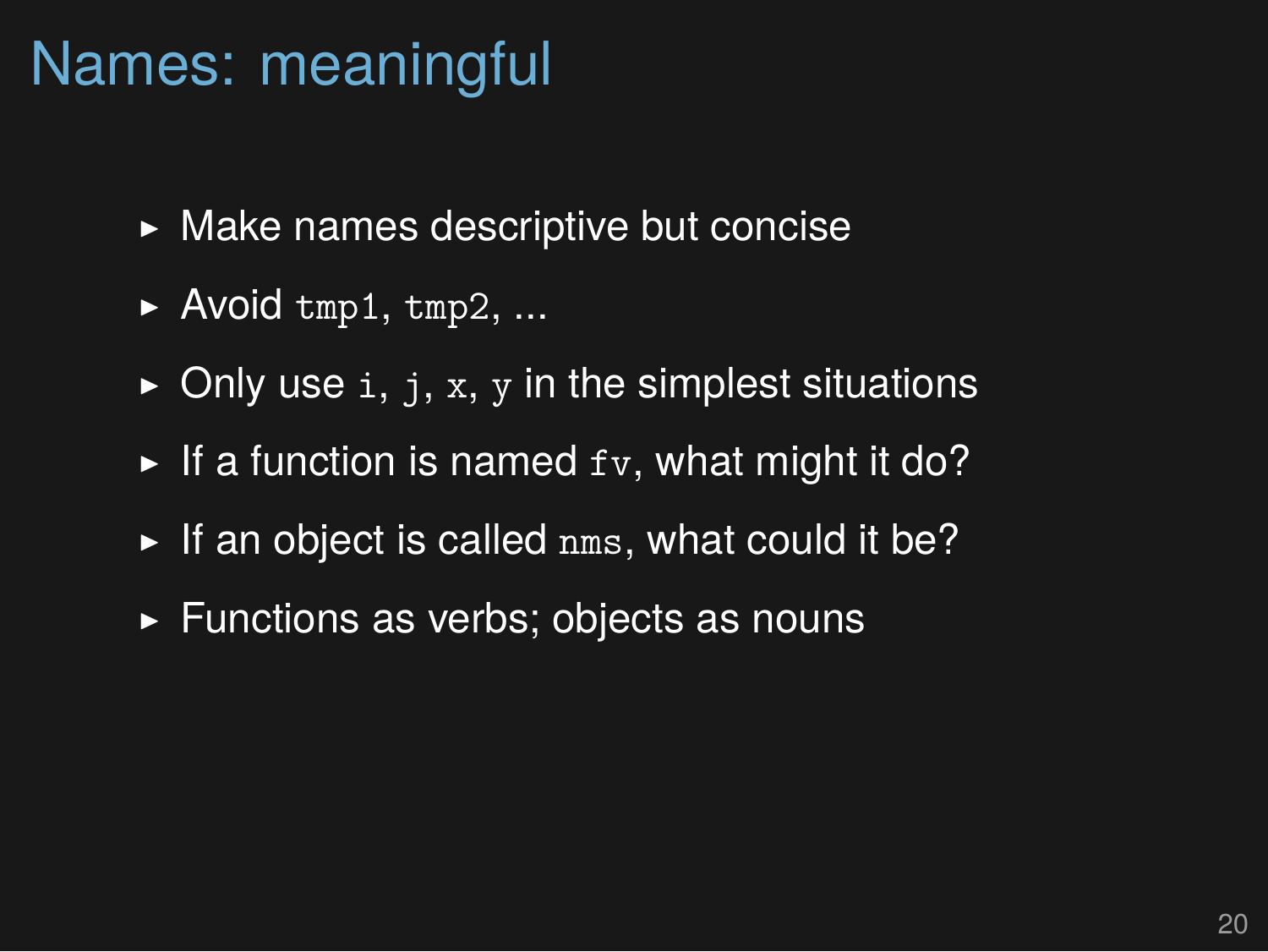#### Names: consistent

- ▶ markers VS mnames
- ▶ camelCase VS. pothole case
- ▶ nind vs n.var
- ▶ If a function/object has one of these, there shouldn't be a function/object with the other.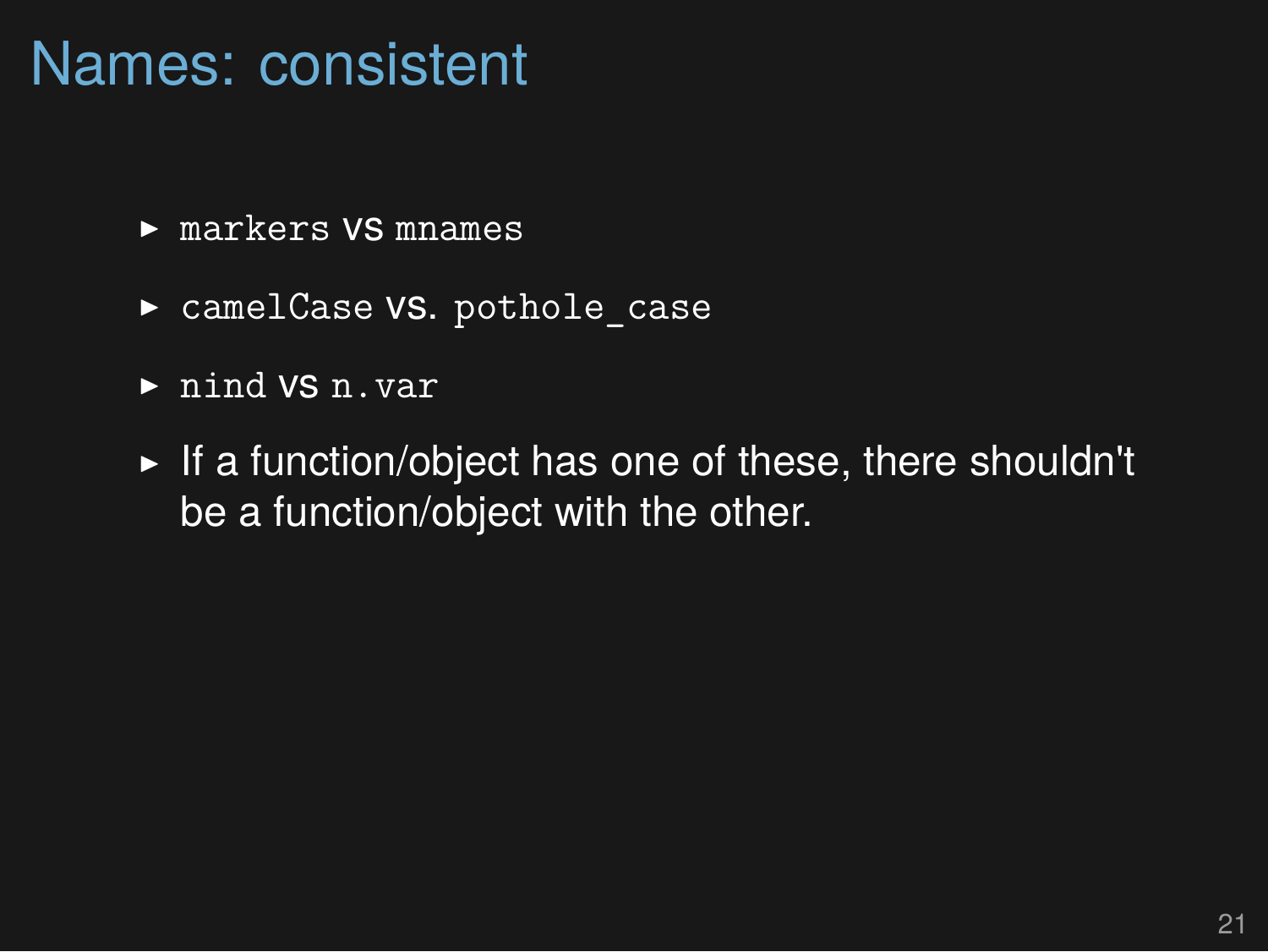#### Names: avoid confusion

- ▶ Don't use both total and totals
- ▶ Don't use both n.cluster and n.clusters
- ▶ Don't use both result and results
- $\triangleright$  Don't use both Mat and mat
- $\triangleright$  Don't use both g and gg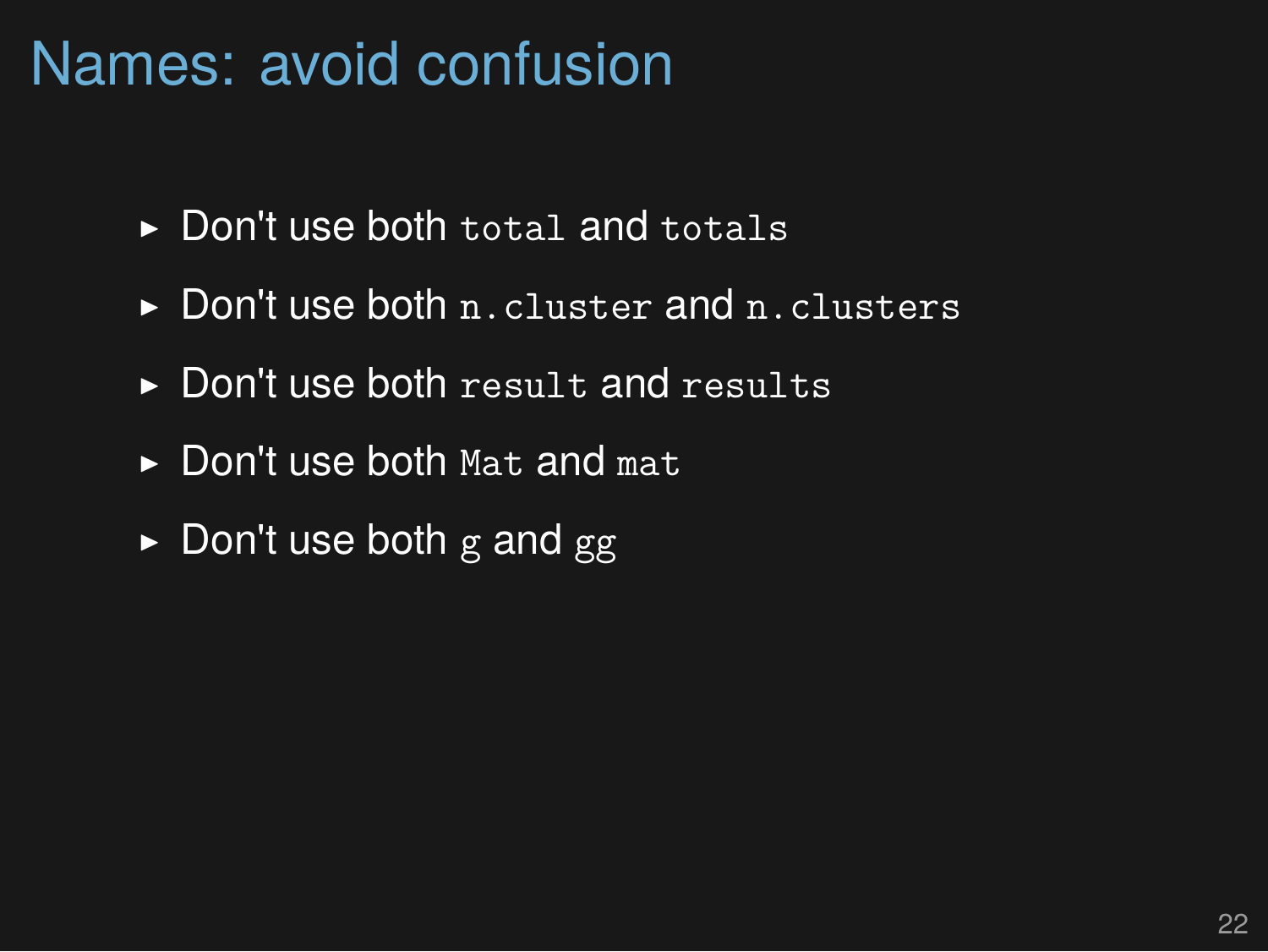# Don't be cute



@richierocks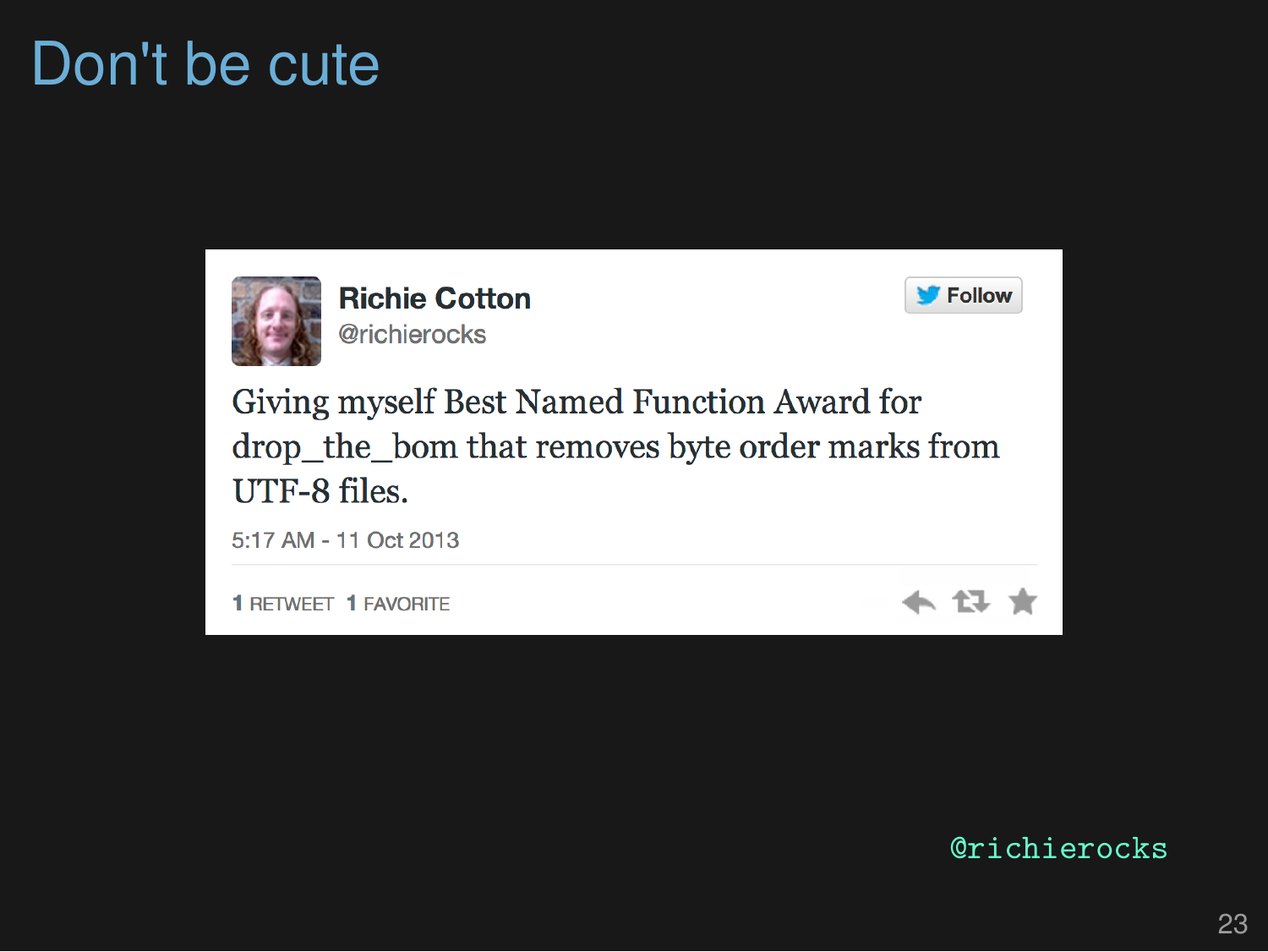#### **Comments**

- $\triangleright$  Comment the tricky bits and the major sections
- $\triangleright$  Don't belabor the obvious
- ▶ Don't comment bad code; rewrite it
- $\triangleright$  Document the input/output and purpose, not the mechanics
- ▶ Don't contradict the code
	- this happens if you revise the code but don't revise the related comments
- $\triangleright$  Comment code as you are writing it (or before)
- $\triangleright$  Plan to spend 1/4 of your time commenting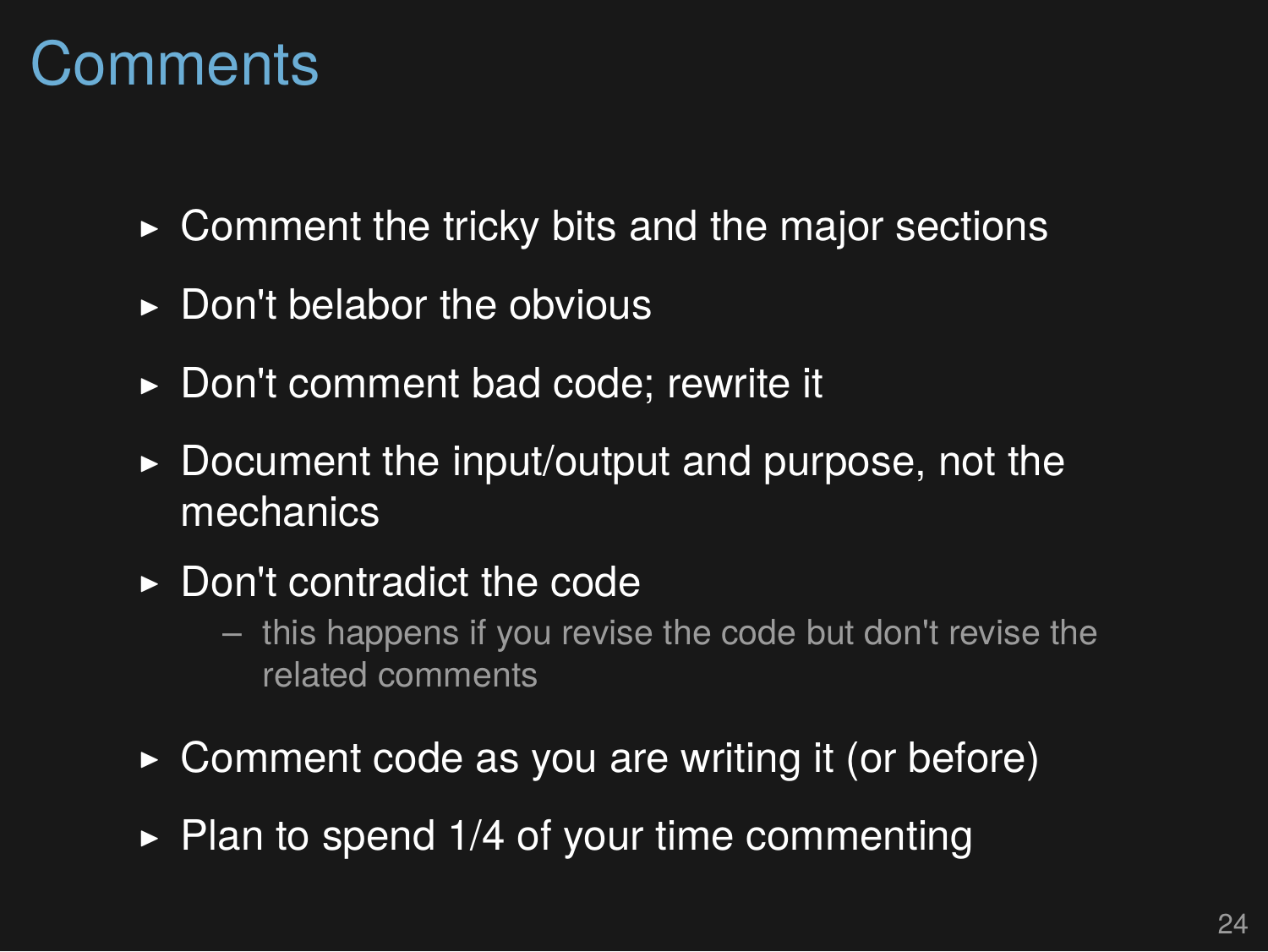## Error/warning messages

 $\blacktriangleright$  Explain what's wrong (and where)

 $-$  error("nrow(X) != nrow(Y)")

- ▶ Suggest corrective action
	- "You need to first run calc.genoprob()."
- $\triangleright$  Give details

– "nrow(X) (", nrX, ") != nrow(Y) (", nrY, ")"

▶ Don't give error/warning messages that users won't understand.

– X'X is singular.

- ▶ Don't let users do something stupid without warning
- $\blacktriangleright$  Include error checking even in personal code.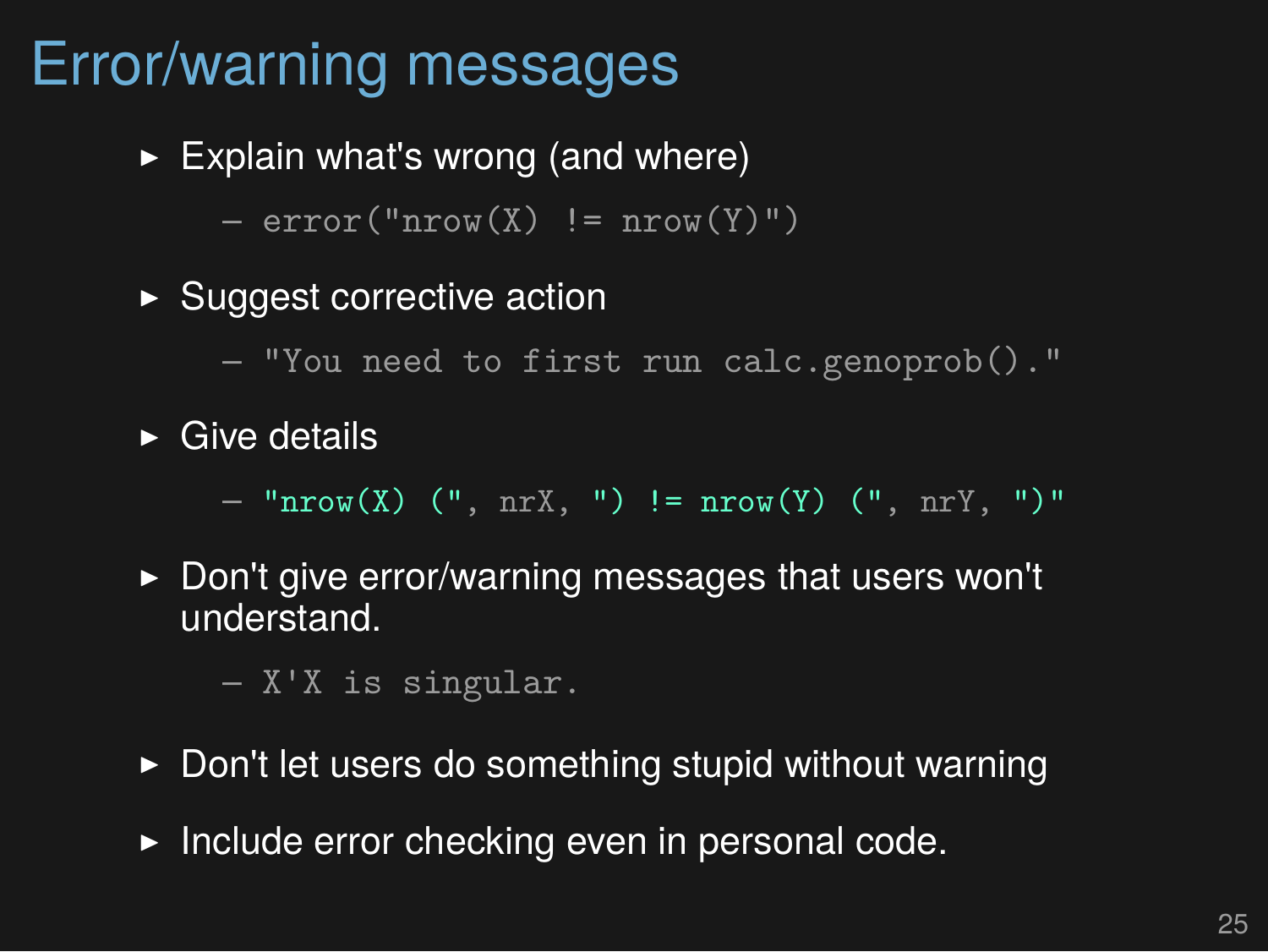### Check data integrity

- $\triangleright$  Check that the input is as expected, or give warnings/errors.
- $\triangleright$  Write these in the first pass (though they're dull).
	- You may not remember your assumptions later
- $\triangleright$  These are useful for documenting the assumptions.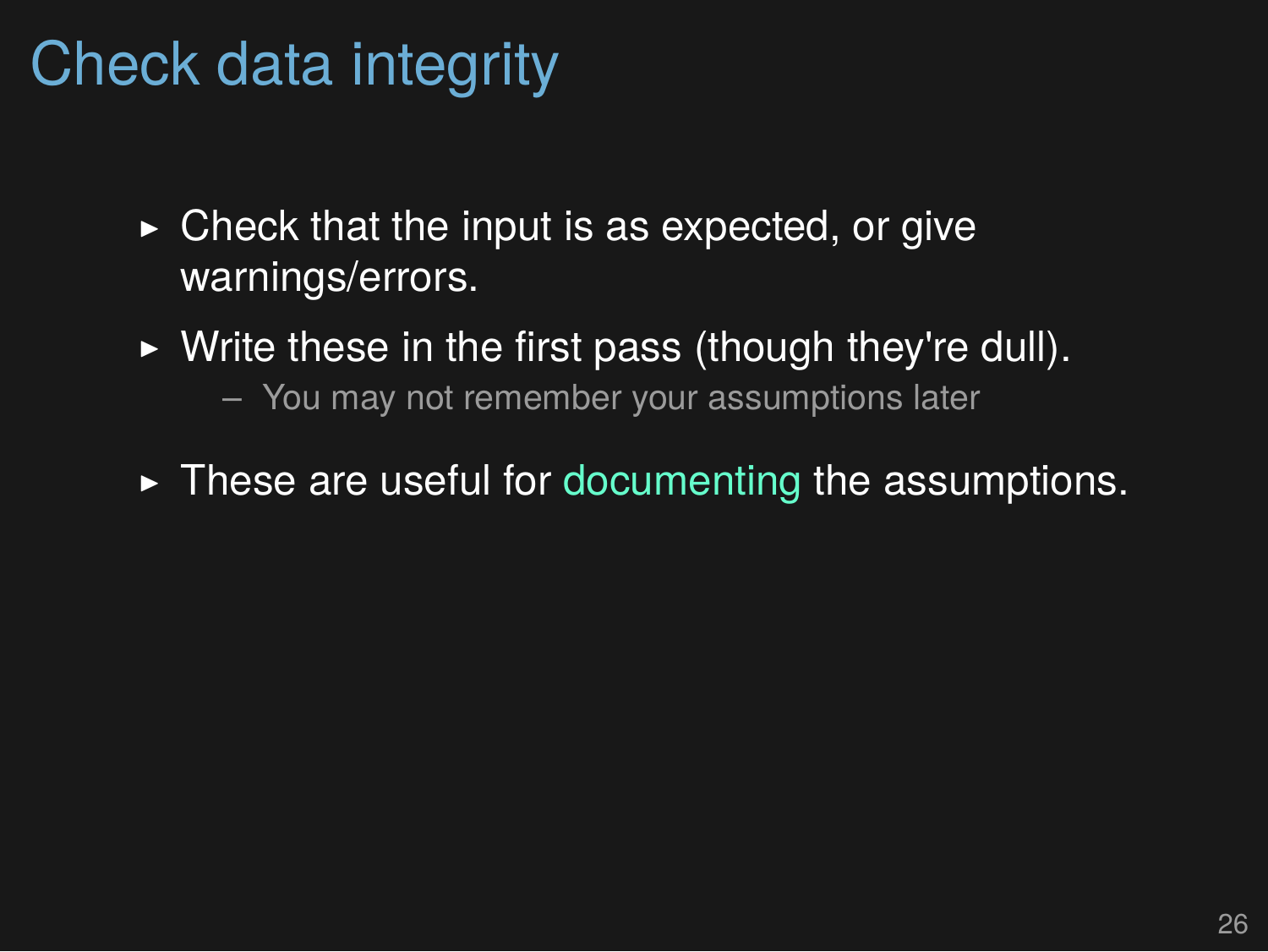#### Program organization

- $\triangleright$  Break code into separate files (say 300 lines?)
- $\triangleright$  Each file includes related functions
- $\blacktriangleright$  Files should be named meaningfully
- $\blacktriangleright$  Include a brief comment at the top.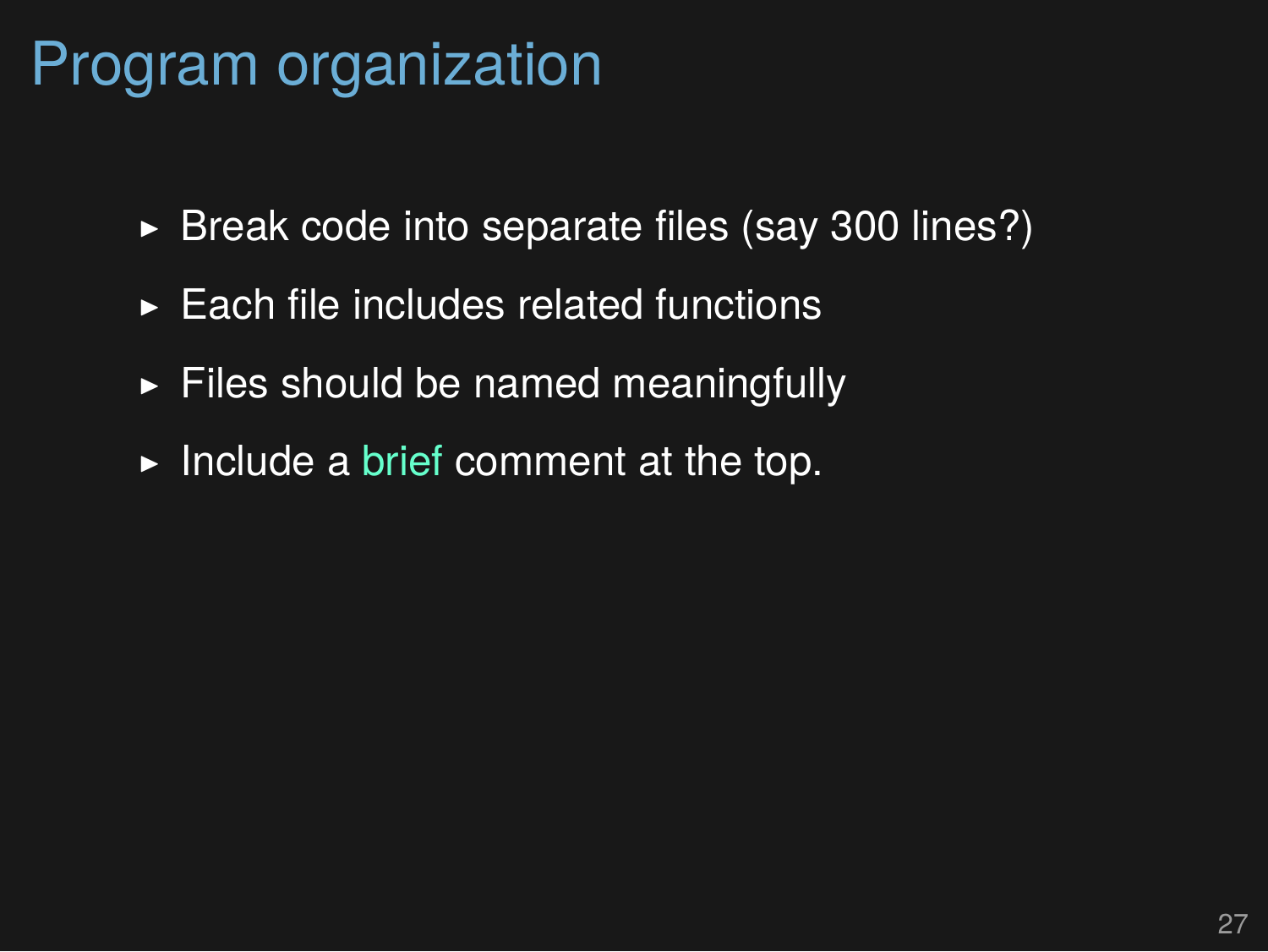# Create an R package!

- ▶ Make a personal package with bits of your own code
- ▶ Mine is R/broman, github.com/kbroman/broman

```
# qqline corresponding to qqplot
qqline2 <- function(x, y, probs = c(0.25, 0.75), qtype = 7, ...)
{
 stopifnot(length(probs) == 2)
 x <- quantile(x, probs, names=FALSE, type=qtype, na.rm = TRUE)
  y <- quantile(y, probs, names=FALSE, type=qtype, na.rm = TRUE)
  slope <- diff(y)/diff(x)
  int <- y[1L] - slope*x[1L]
  abline(int, slope, ...)
 invisible(c(intercept=int, slope=slope))
```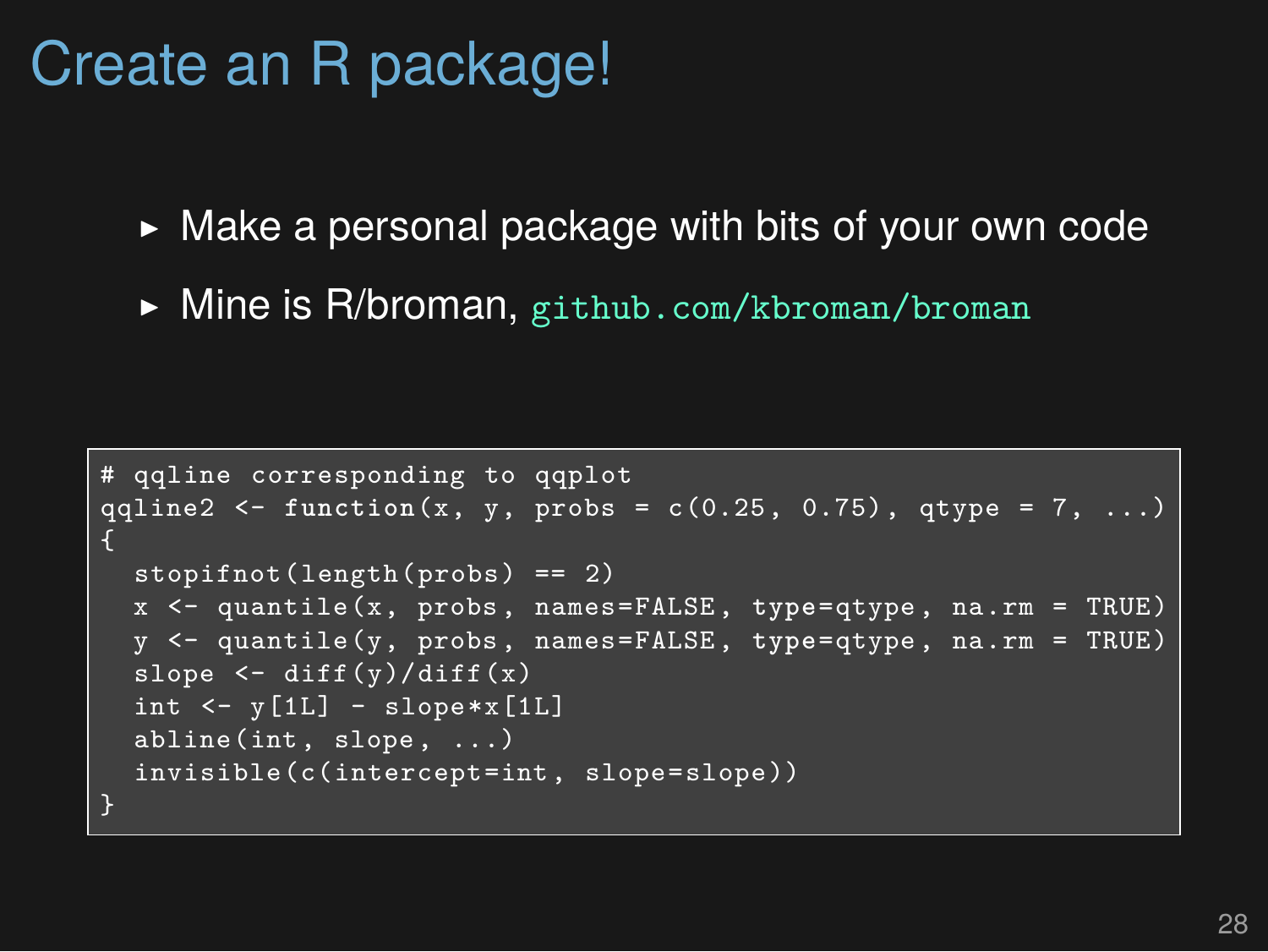### Complex data objects

- $\triangleright$  Keep disparate data together in a more complex structure.
	- lists in R
	- I also like to hide things in object attributes
- $\triangleright$  It's easier to pass such objects between functions
- ▶ Consider object-oriented programming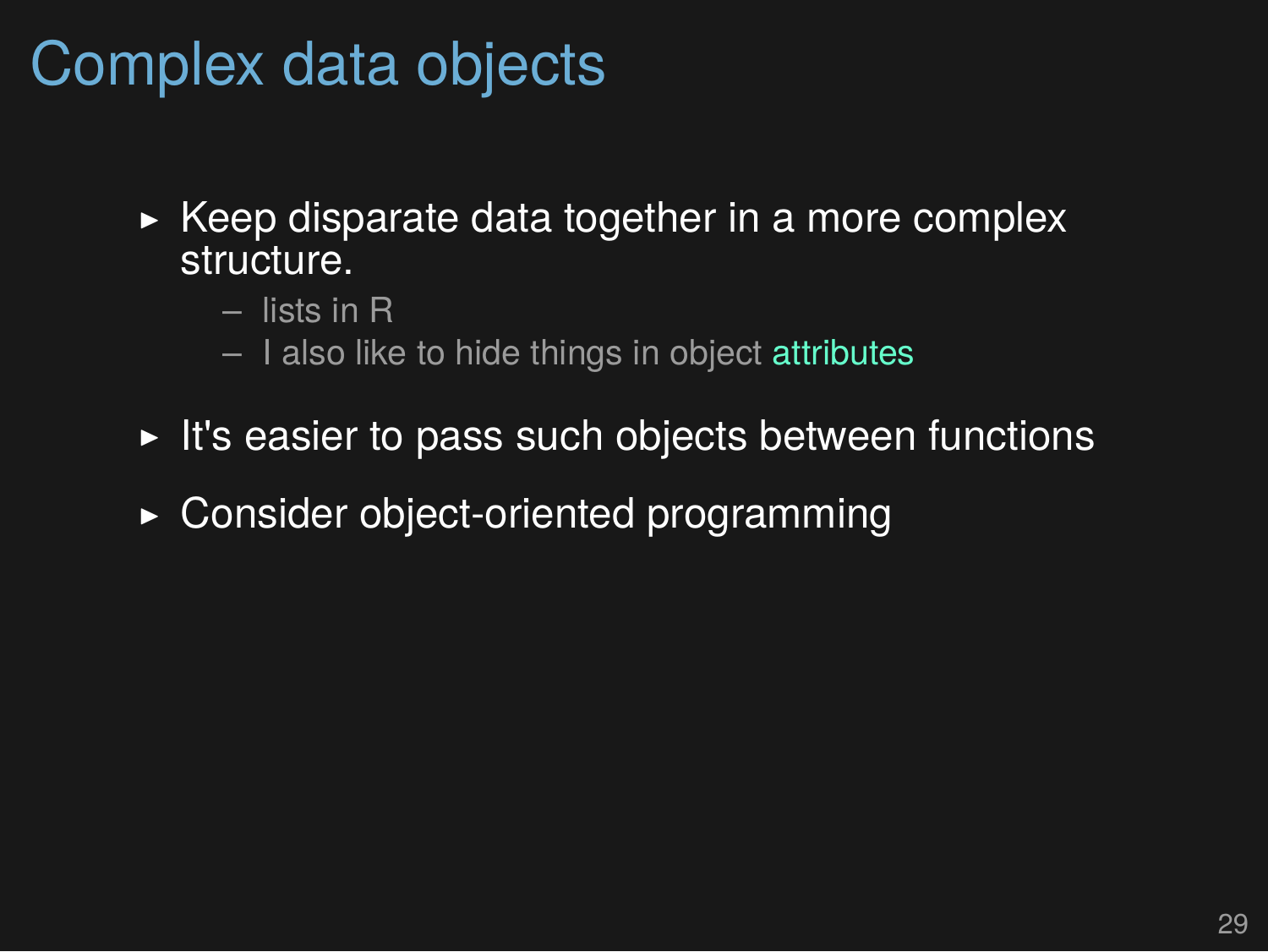# Avoiding bugs

- $\blacktriangleright$  Learn to type well.
- $\blacktriangleright$  Think before you type.
- ▶ Consider commenting before coding.
- ▶ Code defensively
	- Handle cases that "can't happen"
- $\triangleright$  Code simply and clearly
- $\triangleright$  Use modularity to advantage
- $\blacktriangleright$  Think through all special cases
- $\triangleright$  Don't be in too much of a hurry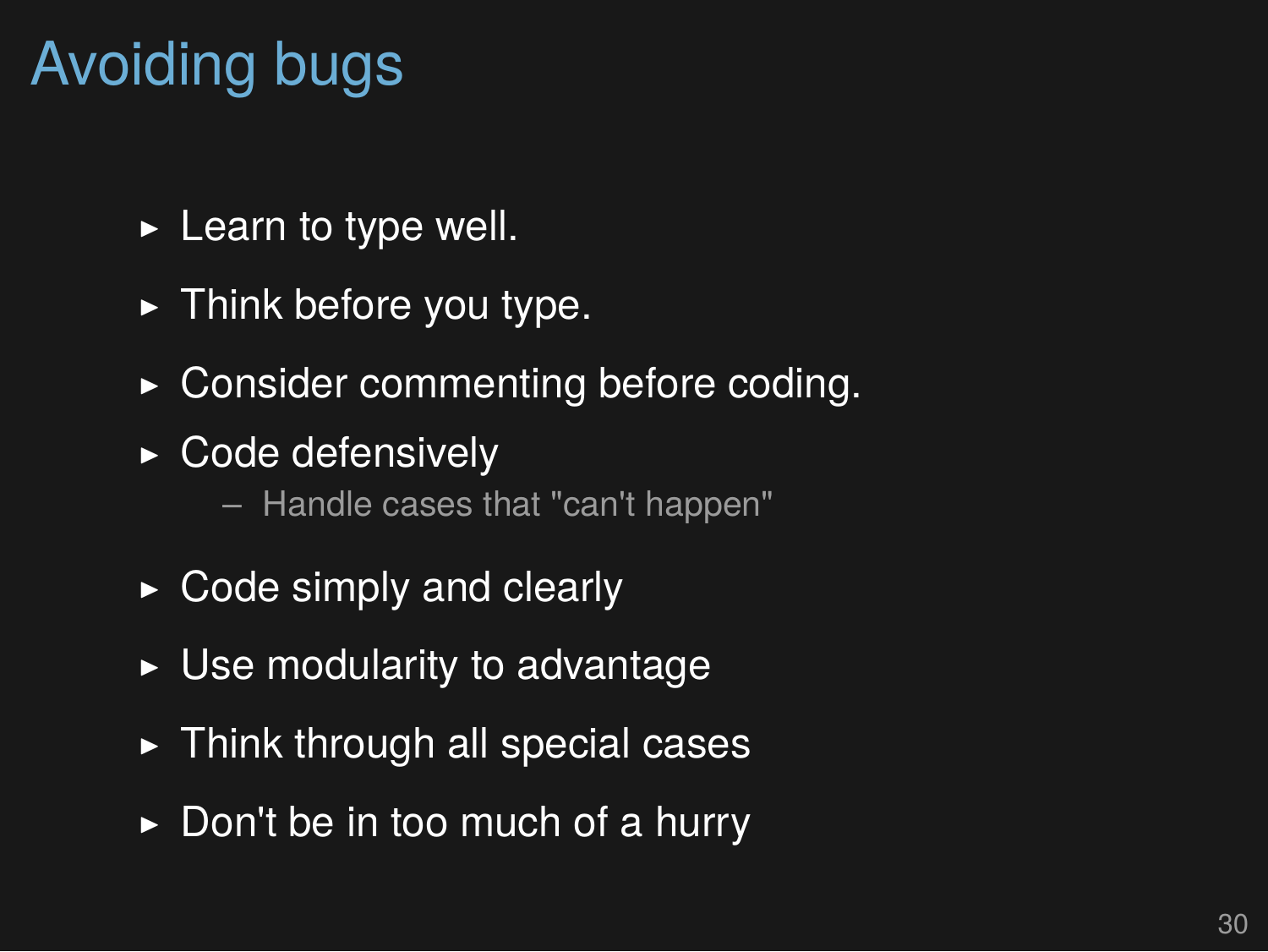## Basic principles

#### $\triangleright$  Code that works

No bugs; efficiency is secondary (or tertiary)

#### $\triangleright$  Readable

Fixable; extendible

▶ Reusable

Modular; reasonably general

#### $\triangleright$  Reproducible

Re-runnable

#### ▶ Think before you code

More thought =*⇒* fewer bugs/re-writes

#### ▶ Learn from others' code

R itself; key R packages